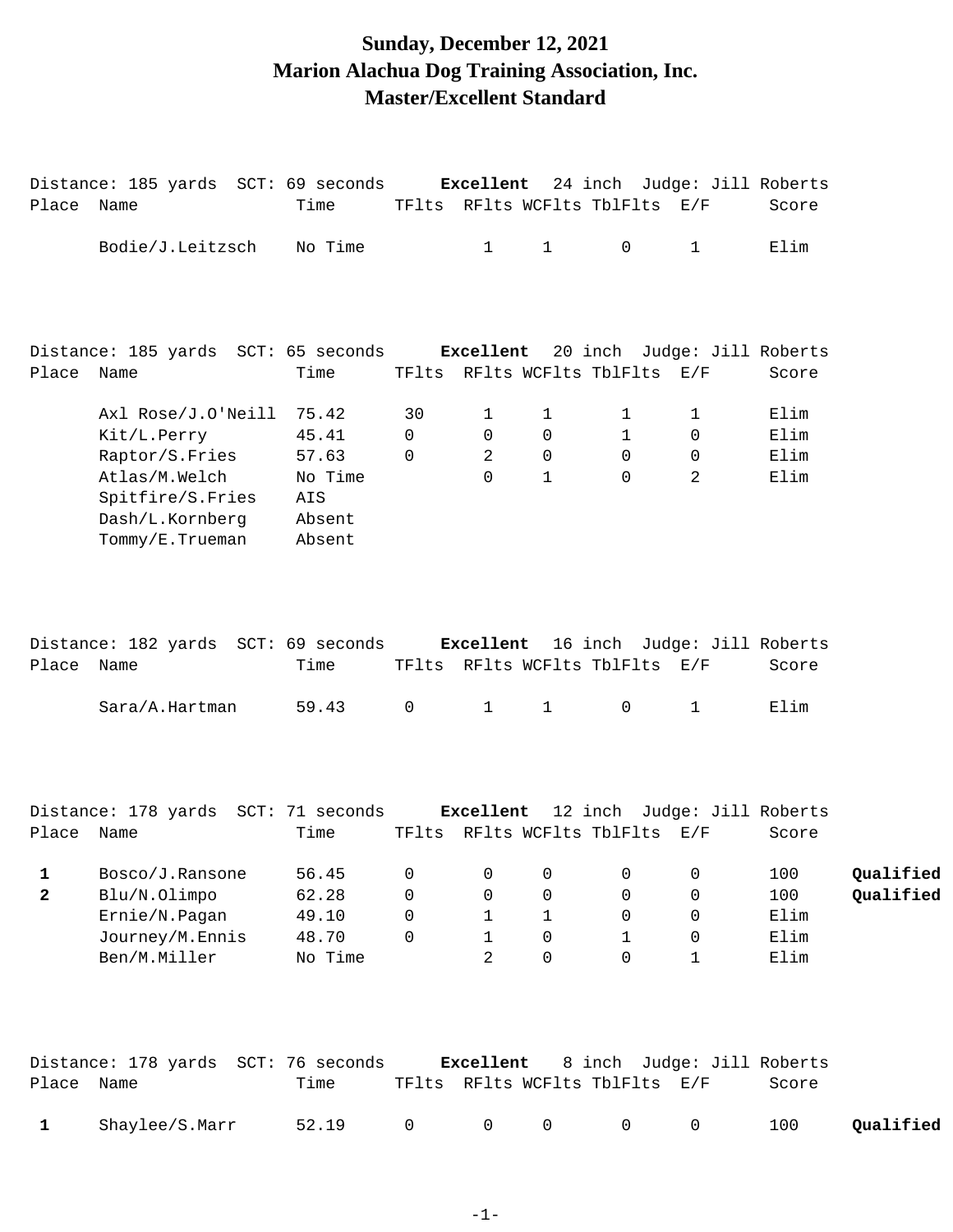Jiffy/J.Blum AIS

 Total Number of Dogs Showing: 12 Total Number of Dogs Absent: 2 Total Number of Dogs Withdrawn: 2 Total Number of Dogs Not Scored: 0 Total Number of Qualifiers: 3 Percent Qualified: 25.0%

|              | Distance: 185 yards SCT: 69 seconds |        |       | Master |          | 24 inch Judge: Jill Roberts |   |       |           |
|--------------|-------------------------------------|--------|-------|--------|----------|-----------------------------|---|-------|-----------|
| Place        | Name                                | Time   | TFlts |        |          | RFlts WCFlts TblFlts E/F    |   | Score |           |
|              | Reagan/N.DiGiuseppe 44.03           |        | 0     | 0      | $\Omega$ |                             | 0 | 100   | Oualified |
| $\mathbf{2}$ | Rex/V.Bridgham                      | 54.24  | 0     | 0      | 0        |                             | 0 | 100   | Qualified |
|              | Glory/S.Gonchar                     | 49.51  | 0     | 0      |          |                             | 0 | Elim  |           |
|              | Markus/P.Mueller                    | 50.55  | 0     |        | 0        |                             | 0 | Elim  |           |
|              | Vira/J.Brettschneid No Time         |        |       | 0      |          |                             |   | Elim  |           |
|              | Rip/H.Horn                          | 46.06  | 0     | 0      |          |                             | 0 | Elim  |           |
|              | $Text/N$ . Innes                    | 49.79  | 0     |        | 0        |                             | 0 | Elim  |           |
|              | Spyder/B.Bates                      | Absent |       |        |          |                             |   |       |           |

|              | Distance: 185 yards SCT: 65 seconds |       |       | Master   | 20 inch     |                      |          | Judge: Jill Roberts |           |
|--------------|-------------------------------------|-------|-------|----------|-------------|----------------------|----------|---------------------|-----------|
| Place        | Name                                | Time  | TFlts |          |             | RFlts WCFlts TblFlts | E/F      | Score               |           |
| 1            | Jet/P.Campbell                      | 36.29 | 0     | 0        | 0           | 0                    | 0        | 100                 | Qualified |
| $\mathbf{2}$ | Ravyn/F.Jones                       | 42.46 |       | $\Omega$ | $\mathbf 0$ |                      | $\Omega$ | 100                 | Qualified |
| 3            | D.O.G./M.Monegue Ba 44.31           |       | 0     | $\Omega$ | $\mathbf 0$ | $\Omega$             | 0        | 100                 | Qualified |
| 4            | Goldie/M.Yenter                     | 44.98 | 0     | $\Omega$ | $\mathbf 0$ | $\Omega$             | $\Omega$ | 100                 | Qualified |
|              | Red/M.Yenter                        | 40.81 | 0     | 0        | $\mathbf 0$ | $\Omega$             |          | Elim                |           |
|              | Gia/D.Berry                         | 49.69 | 0     |          | $\mathbf 0$ | $\Omega$             | $\Omega$ | Elim                |           |
|              | Tony/J.Hughes                       | 62.89 | 0     |          | 2           | $\Omega$             | $\Omega$ | Elim                |           |
|              | Chigger/M.Piazza                    | 35.45 | 0     | $\Omega$ | $\mathbf 0$ | $\Omega$             |          | Elim                |           |
|              | Kaden/C.Kaiser                      | 44.20 | 0     | $\Omega$ | $\mathbf 0$ |                      | $\Omega$ | Elim                |           |
|              | Lacy/I.Dauer                        | 44.20 | 0     | $\Omega$ | $\mathbf 0$ |                      |          | Elim                |           |
|              | Mackay/K.Fischer-Ha 41.52           |       | 0     | $\Omega$ | $\mathbf 0$ | $\Omega$             |          | Elim                |           |
|              | Buoy/J.Correnti                     | 44.03 | 0     |          | $\mathbf 0$ | $\Omega$             |          | Elim                |           |
|              | Gemma/S.Hyde                        | 44.27 | 0     | $\Omega$ | $\mathbf 0$ | 0                    |          | Elim                |           |
|              | Rayce/S.Gonchar                     | 47.54 | 0     | 0        | $\mathbf 0$ |                      |          | Elim                |           |
|              | Mick/D.McAtee                       | 57.58 | 0     | 2        | $\Omega$    |                      |          | Elim                |           |
|              | Bebop/G.Storm                       | 61.78 | 0     |          |             | $\Omega$             | $\Omega$ | Elim                |           |
|              | Koko/C.Klockenbrink 46.46           |       | 0     | $\Omega$ | 0           |                      | 0        | 100                 | Qualified |
|              |                                     |       |       |          |             |                      |          |                     |           |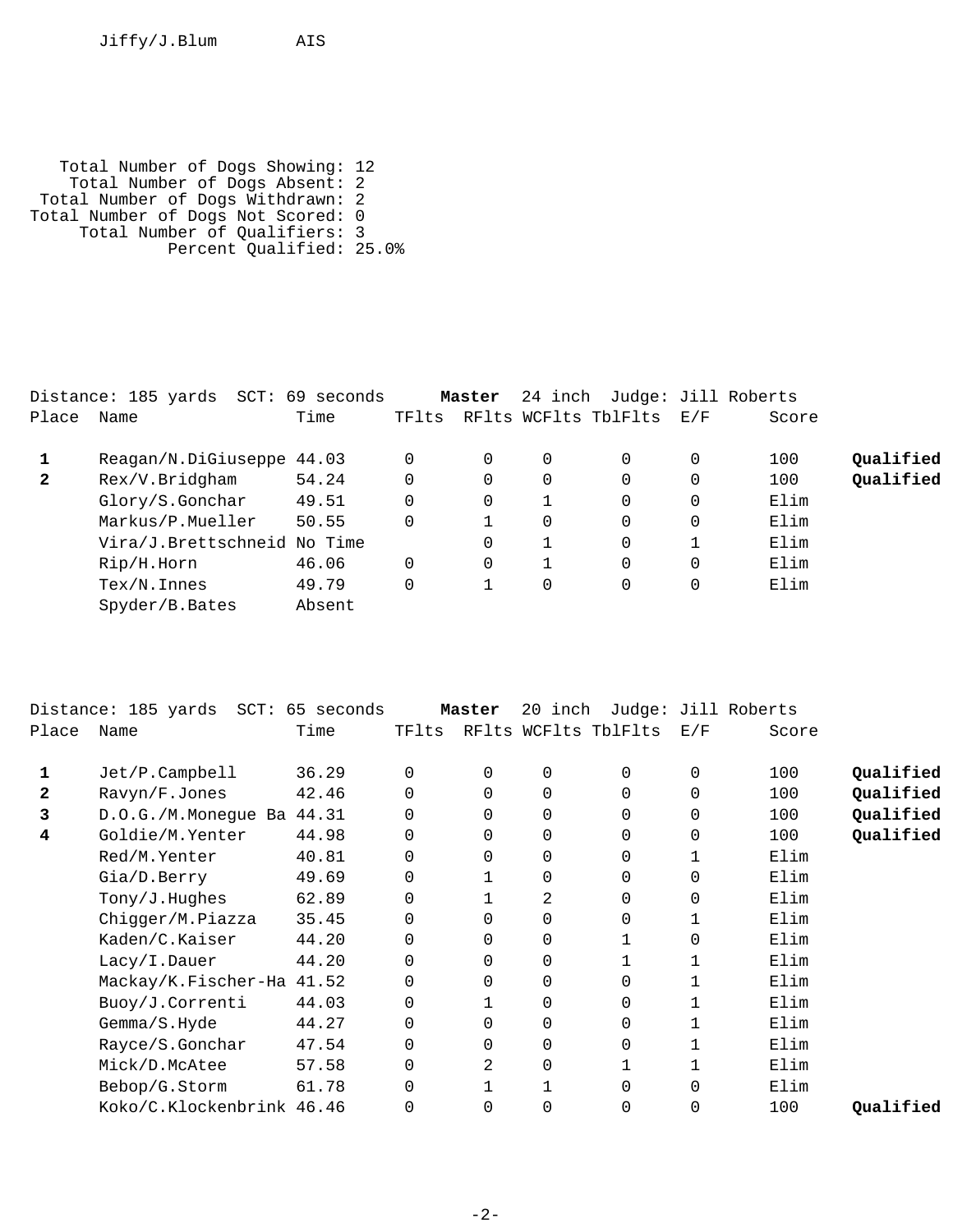| Maverick/J.Messersm 48.91 |        |  |  | 100 | Oualified |
|---------------------------|--------|--|--|-----|-----------|
| Joey/J.Russo              | 49.13  |  |  | 100 | Oualified |
| Sailor/S.Shaw             | 47.22  |  |  | 100 | Oualified |
| Harley/D.Philibert 52.65  |        |  |  | 100 | Qualified |
| Katie/V.Maloney           | Absent |  |  |     |           |

|              | Distance: 182 yards | SCT: 69 seconds |       | Master   | 16 inch  |                      |     | Judge: Jill Roberts |           |
|--------------|---------------------|-----------------|-------|----------|----------|----------------------|-----|---------------------|-----------|
| Place        | Name                | Time            | TFlts |          |          | RFlts WCFlts TblFlts | E/F | Score               |           |
|              | Genevieve/P.Vojtas  | 39.12           | 0     | 0        | 0        | $\Omega$             | 0   | 100                 | Qualified |
| $\mathbf{2}$ | Kyze/D.Shevitski    | 44.06           | 0     | $\Omega$ | 0        | $\Omega$             | 0   | 100                 | Qualified |
| 3            | Cooper/L.Clark      | 46.45           | 0     | $\Omega$ | 0        | $\Omega$             | 0   | 100                 | Qualified |
| 4            | Charlie Bear/M.Hans | 47.08           | 0     | $\Omega$ | $\Omega$ | $\Omega$             | 0   | 100                 | Qualified |
|              | Souffle/P.Vojtas    | 63.41           | 0     |          |          | $\Omega$             |     | Elim                |           |
|              | Max/M.Mosher        | 47.72           |       |          |          | $\Omega$             | 0   | Elim                |           |
|              | Flyer/A.Goodspeed   | Absent          |       |          |          |                      |     |                     |           |

|              | Distance: 178 yards SCT: 71 seconds |         |          | Master | 12 inch  | Judge: Jill Roberts      |          |       |           |
|--------------|-------------------------------------|---------|----------|--------|----------|--------------------------|----------|-------|-----------|
| Place        | Name                                | Time    | TFlts    |        |          | RFlts WCFlts TblFlts E/F |          | Score |           |
|              | Madeleine/P.Vojtas 35.72            |         | 0        |        | $\Omega$ | 0                        | $\Omega$ | 100   | Qualified |
| $\mathbf{2}$ | Wheeler/M.Daigle-Wa 47.66           |         | $\Omega$ | 0      | 0        | $\Omega$                 | $\Omega$ | 100   | Qualified |
| $\mathbf{3}$ | Spurrier/J.Martin                   | 67.70   | $\Omega$ | 0      | $\Omega$ | $\Omega$                 | $\Omega$ | 100   | Qualified |
|              | Louise/D.Hebert                     | 51.46   | $\Omega$ |        | 0        | $\Omega$                 | 2        | Elim  |           |
|              | Tyra/P.Engleman                     | 37.30   | $\Omega$ | 0      | 0        | $\Omega$                 |          | Elim  |           |
|              | Dylan/M.Mosher                      | No Time |          |        |          |                          | 2        | Elim  |           |

|            | Distance: 178 yards SCT: 76 seconds |             |  | <b>Master</b> 8 inch Judge: Jill Roberts   |       |           |
|------------|-------------------------------------|-------------|--|--------------------------------------------|-------|-----------|
| Place Name |                                     | Time        |  | TFlts RFlts WCFlts TblFlts E/F             | Score |           |
|            | Panache/L.Cassens                   | 48.12 0 0 0 |  | $\begin{array}{ccc} & & & 0 & \end{array}$ | 100   | Oualified |
|            | Diva/L.Saputo                       | 63.76 0 3 1 |  | $\cap$                                     | Elim  |           |

| Total Number of Dogs Showing: 42   |  |
|------------------------------------|--|
| Total Number of Dogs Absent: 3     |  |
| Total Number of Dogs Withdrawn: 0  |  |
| Total Number of Dogs Not Scored: 0 |  |
| Total Number of Qualifiers: 19     |  |
| Percent Qualified: 45.2%           |  |
|                                    |  |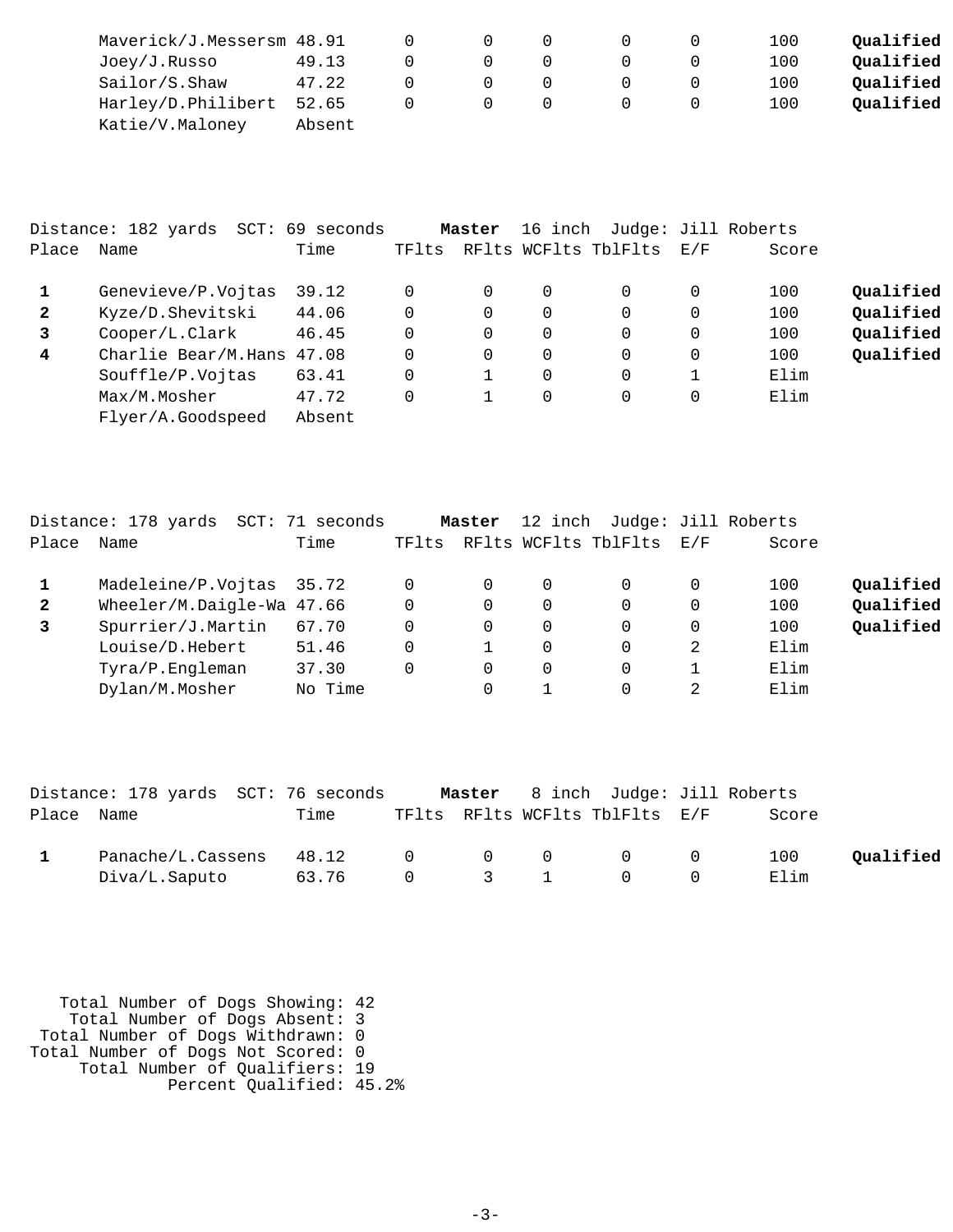| Place Name   | Distance: 185 yards SCT: 74 seconds Excellent Pref 20 inch Judge: Jill Roberts | Time           |                         |                                |                         | TFlts RFlts WCFlts TblFlts E/F |                            | Score       |           |
|--------------|--------------------------------------------------------------------------------|----------------|-------------------------|--------------------------------|-------------------------|--------------------------------|----------------------------|-------------|-----------|
| $\mathbf{1}$ | Guinness/S.Marr                                                                | 53.28          | $\mathsf{O}$            | $\overline{0}$                 | $\mathsf{O}$            | 0                              | $\mathsf{O}$               | 100         | Qualified |
|              | Distance: 185 yards SCT: 70 seconds Excellent Pref 16 inch Judge: Jill Roberts |                |                         |                                |                         |                                |                            |             |           |
| Place Name   |                                                                                | Time           |                         |                                |                         | TFlts RFlts WCFlts TblFlts E/F |                            | Score       |           |
|              | Sage/D.Hogan                                                                   | No Time        |                         | $4\degree$                     | 2                       | $0 \qquad \qquad$              | 5                          | Elim        |           |
| Place Name   | Distance: 178 yards SCT: 76 seconds Excellent Pref 8 inch Judge: Jill Roberts  | Time           |                         |                                |                         | TFlts RFlts WCFlts TblFlts E/F |                            | Score       |           |
|              |                                                                                |                |                         |                                |                         |                                |                            |             |           |
| $\mathbf{1}$ | Loki/A.Brisendine<br>Ditty/D.McFarlane                                         | 66.05<br>53.17 | $\mathbf 0$<br>$\Omega$ | $\overline{0}$<br>$\mathbf{1}$ | $\mathbf 0$<br>$\Omega$ | $\overline{0}$<br>$\Omega$     | $\overline{0}$<br>$\Omega$ | 100<br>Elim | Qualified |
| Place Name   | Distance: 178 yards SCT: 81 seconds Excellent Pref 4 inch Judge: Jill Roberts  | Time           |                         |                                |                         | TFlts RFlts WCFlts TblFlts E/F |                            | Score       |           |

| $Vada/B. Stewart$ 60.49 0 0 2 1 3 Elim |  |  |  |  |
|----------------------------------------|--|--|--|--|

 Total Number of Dogs Showing: 5 Total Number of Dogs Absent: 0 Total Number of Dogs Withdrawn: 0 Total Number of Dogs Not Scored: 0 Total Number of Qualifiers: 2 Percent Qualified: 40.0%

|            |  | Distance: 185 yards SCT: 74 seconds |                                |  |  | Master Pref 20 inch Judge: Jill Roberts |
|------------|--|-------------------------------------|--------------------------------|--|--|-----------------------------------------|
| Place Name |  | Time                                | TFlts RFlts WCFlts TblFlts E/F |  |  | Score                                   |
|            |  | BOSS429/M.Timken 40.54 0 0 1 0 2    |                                |  |  | F. lim                                  |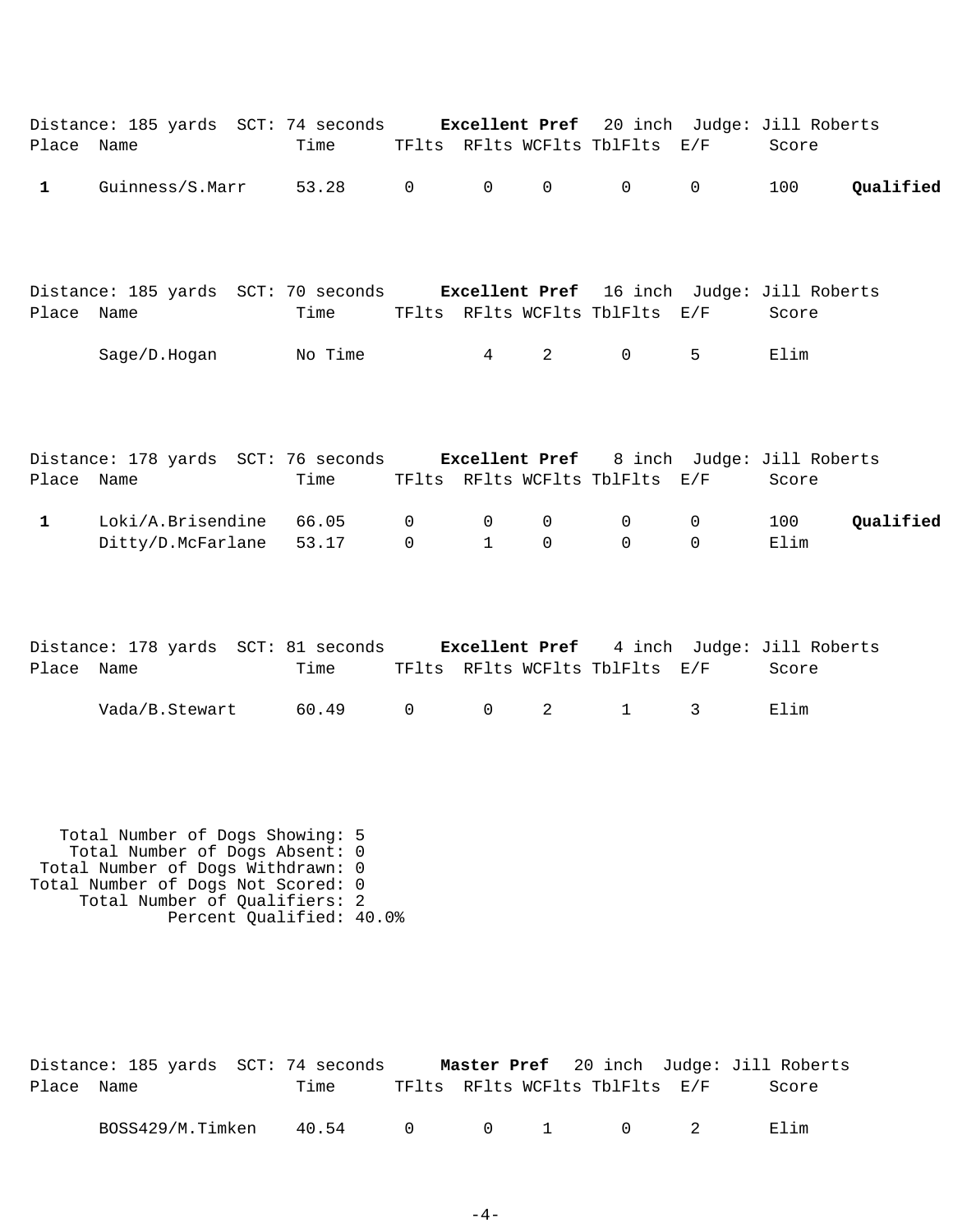|                                   | Jolie-Ko/M.Spence<br>Lexi/M.Timken                                                                   | No Time<br>54.36                 | 0                                                 | 0<br>$\Omega$                                | 1<br>$\mathbf{1}$                     | 0<br>$\Omega$                              | 1<br>$\mathbf 1$                        | Elim<br>Elim                                    |                                     |
|-----------------------------------|------------------------------------------------------------------------------------------------------|----------------------------------|---------------------------------------------------|----------------------------------------------|---------------------------------------|--------------------------------------------|-----------------------------------------|-------------------------------------------------|-------------------------------------|
| Place                             | Distance: 185 yards SCT: 70 seconds<br>Name                                                          | Time                             |                                                   | Master Pref                                  |                                       | 16 inch<br>TFlts RFlts WCFlts TblFlts E/F  |                                         | Judge: Jill Roberts<br>Score                    |                                     |
| $\mathbf{1}$<br>$\mathbf{2}$<br>3 | Pink/P.Piazza<br>Bindy/L.Grgurich<br>Gypsy Rose/S.Goncha 54.50<br>Hope/S.Rosensteel<br>Greta/M.Smith | 36.21<br>51.11<br>59.81<br>47.14 | 0<br>$\Omega$<br>$\Omega$<br>$\Omega$<br>$\Omega$ | 0<br>0<br>0<br>$\mathbf 0$<br>$\mathbf{1}$   | 0<br>0<br>0<br>0<br>$\Omega$          | 0<br>$\Omega$<br>0<br>$\Omega$<br>$\Omega$ | 0<br>0<br>0<br>$\mathbf{1}$<br>$\Omega$ | 100<br>100<br>100<br>Elim<br>Elim               | Qualified<br>Qualified<br>Qualified |
| Place Name                        | Distance: 182 yards SCT: 74 seconds                                                                  | Time                             |                                                   | Master Pref                                  |                                       | 12 inch<br>TFlts RFlts WCFlts TblFlts      | E/F                                     | Judge: Jill Roberts<br>Score                    |                                     |
| $\mathbf{1}$                      | Frankie/M.Hansen<br>Roux/M.Ennis<br>Bryden/S.Hyde<br>Victoria/M.Hissam                               | 45.43<br>53.72<br>68.18<br>66.55 | 0<br>$\Omega$<br>$\Omega$<br>$\Omega$             | 0<br>$\mathbf 0$<br>$\Omega$<br>$\mathbf{1}$ | 0<br>2<br>$\mathbf{1}$<br>$\mathbf 0$ | 0<br>$\Omega$<br>0<br>0                    | 0<br>0<br>$\mathbf{1}$<br>$\Omega$      | 100<br>Elim<br>Elim<br>Elim                     | Qualified                           |
| Place                             | Distance: 178 yards SCT: 76 seconds<br>Name<br>Opie/L.Budnick                                        | Time<br>45.93                    | TFlts<br>$\mathbf 0$                              | Master Pref<br>2                             | $\mathbf{1}$                          | 8 inch<br>RFlts WCFlts TblFlts<br>0        | E/F<br>$\mathbf 1$                      | Judge: Jill Roberts<br>Score<br>Elim            |                                     |
| Place Name                        | Distance: 178 yards SCT: 81 seconds                                                                  | Time                             |                                                   |                                              |                                       | TFlts RFlts WCFlts TblFlts E/F             |                                         | Master Pref 4 inch Judge: Jill Roberts<br>Score |                                     |

1 Willow/C.Ponzo 58.66 0 0 0 0 0 0 100 **Qualified** 

 Total Number of Dogs Showing: 14 Total Number of Dogs Absent: 0 Total Number of Dogs Withdrawn: 0 Total Number of Dogs Not Scored: 0 Total Number of Qualifiers: 5 Percent Qualified: 35.7%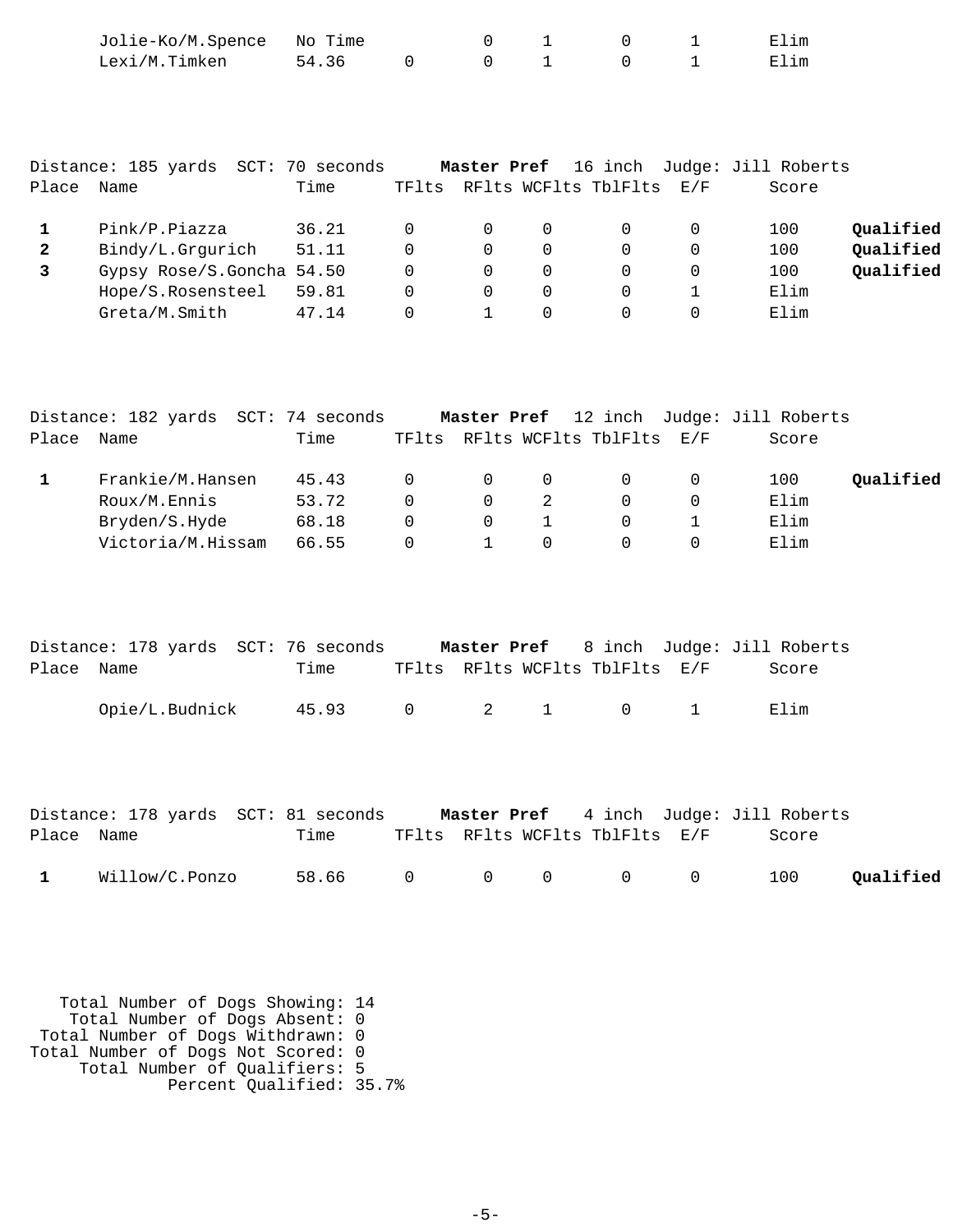### **Sunday, December 12, 2021 Marion Alachua Dog Training Association, Inc. Open Standard**

|              | Distance: 169 yards SCT: 69 seconds                                          |         |             | Open         |                |                                | 20 inch Judge: Jill Roberts |       |           |
|--------------|------------------------------------------------------------------------------|---------|-------------|--------------|----------------|--------------------------------|-----------------------------|-------|-----------|
| Place Name   |                                                                              | Time    |             |              |                | TFlts RFlts WCFlts TblFlts E/F |                             | Score |           |
| $\mathbf{1}$ | Looxx/J.Hamilton                                                             | 54.73   | $\Omega$    | 0            | 0              | 0                              | 0                           | 100   | Qualified |
|              | Boom Boom/J.Hughes                                                           | No Time |             | 3            | $\overline{a}$ | 0                              | 2                           | Elim  |           |
|              | Della/C.Pelz                                                                 | 48.79   | $\Omega$    | $\mathbf{1}$ | $\Omega$       | 0                              | $\mathbf{1}$                | Elim  |           |
|              | Fionn/C.Bester                                                               | 51.18   | $\Omega$    | $\Omega$     | $\Omega$       | $\Omega$                       | 1                           | Elim  |           |
|              | Willow/C.Shreve                                                              | Absent  |             |              |                |                                |                             |       |           |
|              |                                                                              |         |             |              |                |                                |                             |       |           |
|              | Distance: 166 yards SCT: 71 seconds 0 pen 16 inch Judge: Jill Roberts        |         |             |              |                |                                |                             |       |           |
| Place        | Name                                                                         | Time    |             |              |                | TFlts RFlts WCFlts TblFlts E/F |                             | Score |           |
|              | Maddie IX/E.Mann                                                             | 62.41   | $\mathbf 0$ | 3            | $\mathsf{O}$   | $\mathsf{O}$                   | $\mathbf{1}$                | Elim  |           |
| Place        | Distance: 162 yards SCT: 74 seconds 0pen 12 inch Judge: Jill Roberts<br>Name | Time    |             |              |                | TFlts RFlts WCFlts TblFlts E/F |                             | Score |           |
|              |                                                                              |         |             |              |                |                                |                             |       |           |
| $\mathbf{1}$ | Snap/J.Martin                                                                | 64.29   | 0           | 1            | 0              | 0                              | 0                           | 95    | Qualified |
|              | Marney/E.Benson                                                              | No Time |             | 0            | $\mathbf{1}$   | 0                              | 2                           | Elim  |           |
|              | Dodger/G.Arney                                                               | 87.04   | 26          | 4            | 0              | 0                              | 0                           | Elim  |           |
|              | Lucas/P.Miller                                                               | Absent  |             |              |                |                                |                             |       |           |

 Total Number of Dogs Showing: 8 Total Number of Dogs Absent: 2 Total Number of Dogs Withdrawn: 0 Total Number of Dogs Not Scored: 0 Total Number of Qualifiers: 2 Percent Qualified: 25.0%

|              | Distance: 169 yards  SCT: 76 seconds |                    |  |                                | <b>Open Pref</b> 20 inch Judge: Jill Roberts |           |
|--------------|--------------------------------------|--------------------|--|--------------------------------|----------------------------------------------|-----------|
| Place Name   |                                      | Time               |  | TFlts RFlts WCFlts TblFlts E/F | Score                                        |           |
| $\mathbf{1}$ | Scorch/J.Jordan                      | 55.14 0 1 0 0 0 95 |  |                                |                                              | Qualified |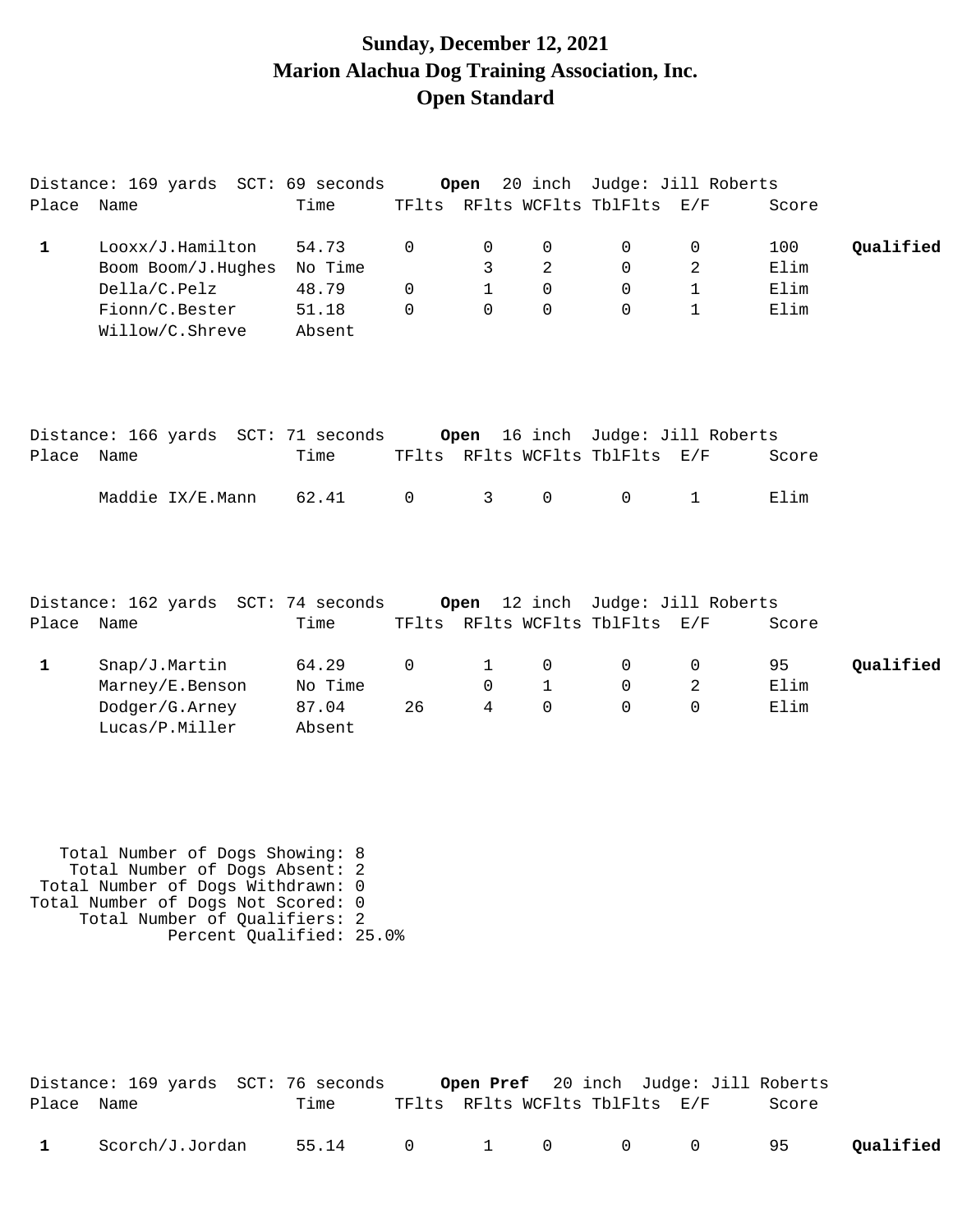|            | Distance: 169 yards SCT: 74 seconds |                 |  |                                | Open Pref 16 inch Judge: Jill Roberts |       |
|------------|-------------------------------------|-----------------|--|--------------------------------|---------------------------------------|-------|
| Place Name |                                     | Time            |  | TFlts RFlts WCFlts TblFlts E/F |                                       | Score |
|            | Libby/T.Hawks<br>Journey/S.Simon    | 88.41<br>Absent |  | 28 3 0 0 1                     |                                       | Elim  |

|            | Distance: 166 yards SCT: 76 seconds |      |  |  | Open Pref 12 inch Judge: Jill Roberts |       |
|------------|-------------------------------------|------|--|--|---------------------------------------|-------|
| Place Name |                                     | Time |  |  | TFlts RFlts WCFlts TblFlts E/F        | Score |
|            | $Baylor/L.Barrett$ 67.47 0 1 2 0    |      |  |  | $\bigcap$                             | Elim  |

 Total Number of Dogs Showing: 3 Total Number of Dogs Absent: 1 Total Number of Dogs Withdrawn: 0 Total Number of Dogs Not Scored: 0 Total Number of Qualifiers: 1 Percent Qualified: 33.3%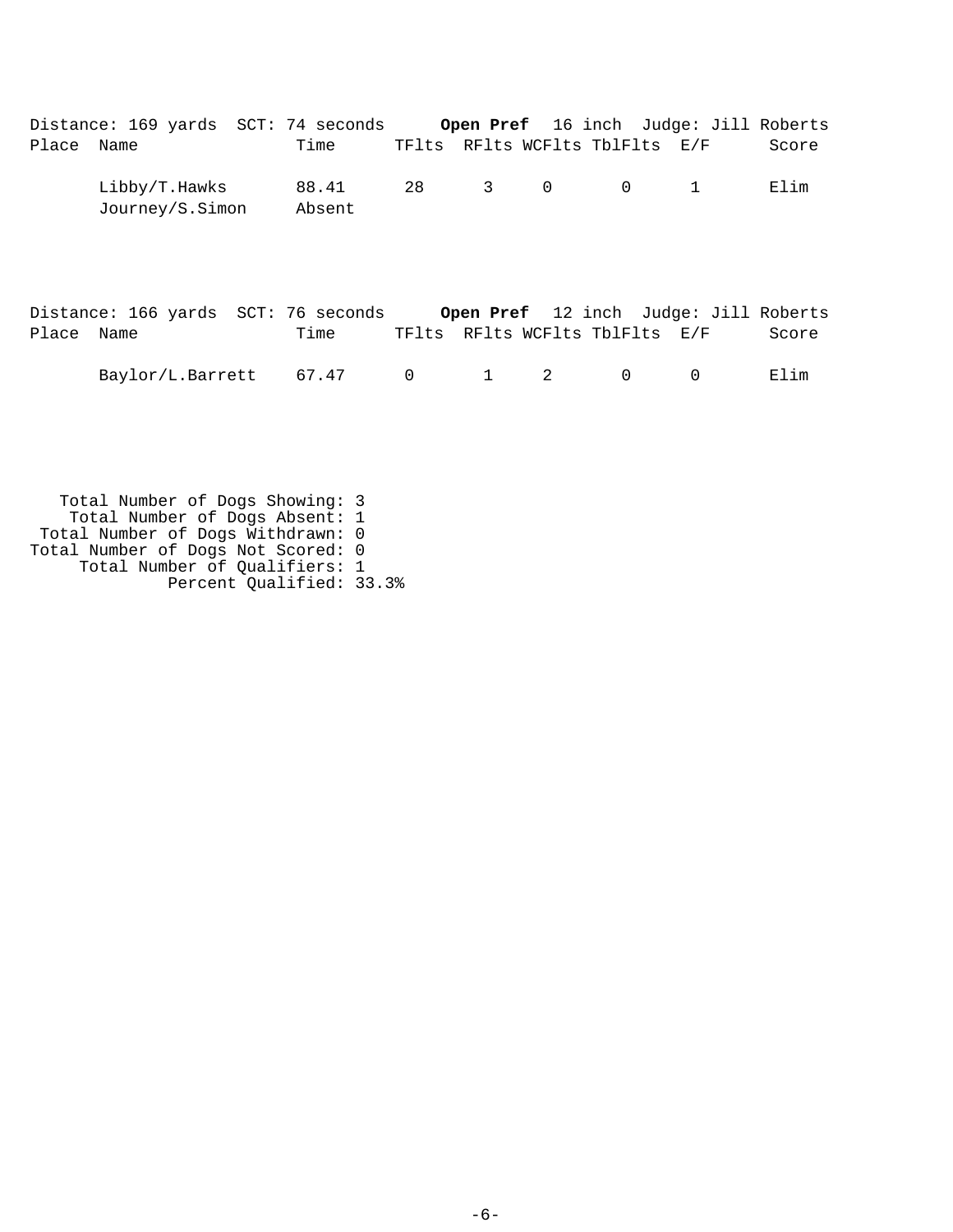# **Sunday, December 12, 2021 Marion Alachua Dog Training Association, Inc. Novice Standard**

| Place Name   | Distance: 149 yards SCT: 74 seconds Novice A 16 inch Judge: Jill Roberts                                                                                                                                 | Time   |             | TFlts RFlts WCFlts TblFlts E/F |                   |                |                             | Score |           |
|--------------|----------------------------------------------------------------------------------------------------------------------------------------------------------------------------------------------------------|--------|-------------|--------------------------------|-------------------|----------------|-----------------------------|-------|-----------|
|              | Pebbles/B.Epperson 84.66                                                                                                                                                                                 |        | 10          | 2                              | $1 \qquad \qquad$ | $\overline{0}$ | $\overline{0}$              | 75    |           |
|              | Total Number of Dogs Showing: 1<br>Total Number of Dogs Absent: 0<br>Total Number of Dogs Withdrawn: 0<br>Total Number of Dogs Not Scored: 0<br>Total Number of Qualifiers: 0<br>Percent Qualified: 0.0% |        |             |                                |                   |                |                             |       |           |
|              | Distance: 150 yards SCT: 73 seconds Novice B 24 inch Judge: Jill Roberts                                                                                                                                 |        |             |                                |                   |                |                             |       |           |
| Place Name   |                                                                                                                                                                                                          | Time   |             | TFlts RFlts WCFlts TblFlts E/F |                   |                |                             | Score |           |
| $\mathbf{1}$ | Captain America/A.K 29.86<br>Rebel/A.Fergerson                                                                                                                                                           | Absent | $\mathbf 0$ | $\overline{0}$                 | $\mathsf{O}$      | $\overline{0}$ | $\mathsf{O}$                | 100   | Qualified |
|              | Distance: 150 yards SCT: 72 seconds                                                                                                                                                                      |        |             | Novice B                       |                   |                | 20 inch Judge: Jill Roberts |       |           |

|            | DISLANCE, 190 VALUS  SCI, 72 SECONUS |                 |  |       | <b>NOATCE B</b> 70 THEM ANOGE. ATTI KODELL'S |       |
|------------|--------------------------------------|-----------------|--|-------|----------------------------------------------|-------|
| Place Name |                                      | Time            |  |       | TFlts RFlts WCFlts TblFlts E/F               | Score |
|            | NV/J.Hughes<br>Remy/L.Clark          | 75.52<br>Absent |  | 3 1 2 | $\begin{array}{ccc}\n0 & 1\n\end{array}$     | Elim  |

|            | Distance: 149 yards SCT: 74 seconds |       |          |                | Novice B 16 inch Judge: Jill Roberts            |       |           |
|------------|-------------------------------------|-------|----------|----------------|-------------------------------------------------|-------|-----------|
| Place Name |                                     | Time  |          |                | TFlts RFlts WCFlts TblFlts E/F                  | Score |           |
|            | Abby/B.Bates                        | 54.94 |          |                | $\begin{matrix} 0 & 0 & 0 & 0 & 0 \end{matrix}$ | 100   | Qualified |
|            | Pete/C.Dostal                       | 58.64 | $\Omega$ | $\overline{2}$ | $\bigcap$                                       | Elim  |           |
|            | Maverick/M.Daigle-W No Time         |       |          |                | $\overline{1}$                                  | Elim  |           |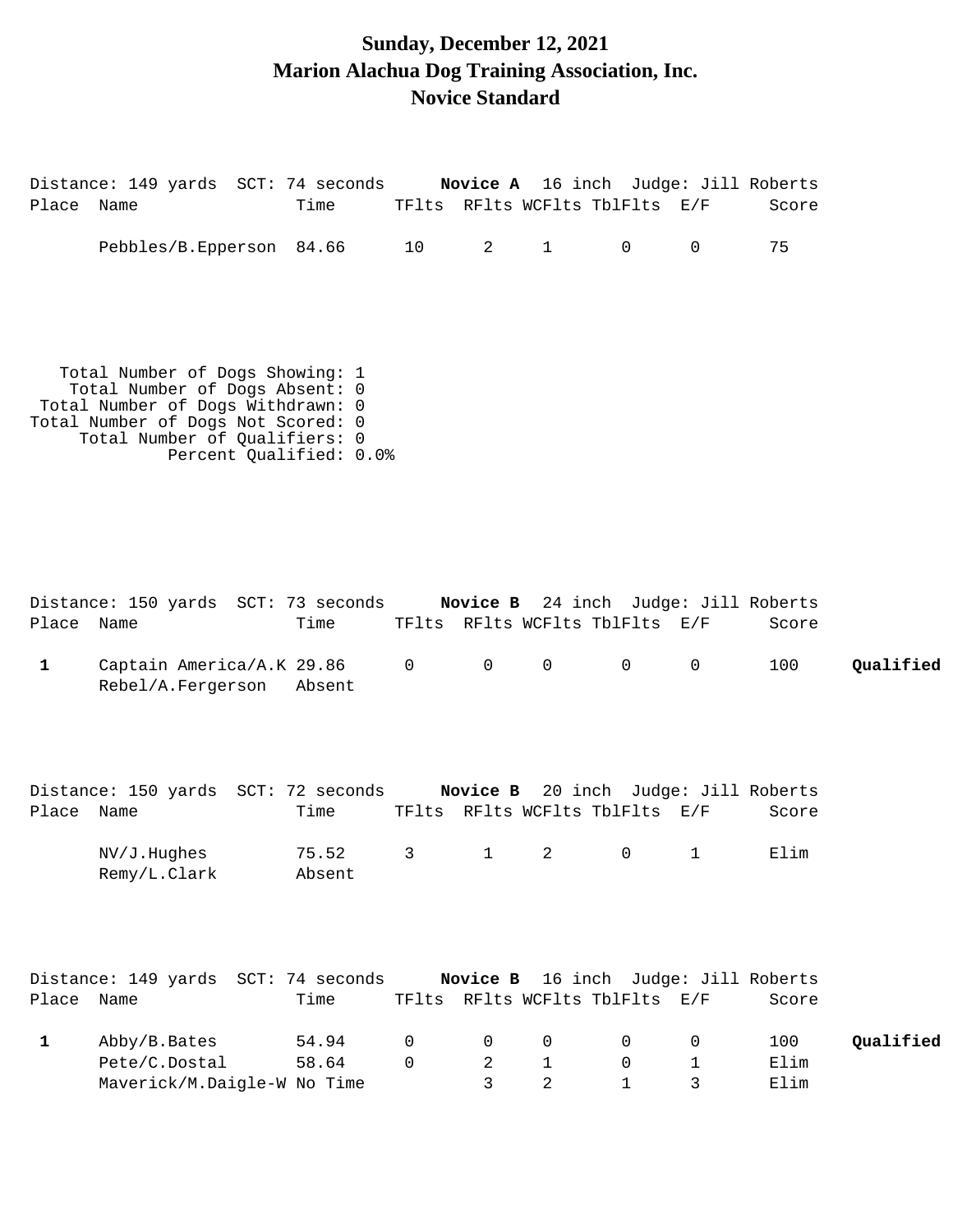| Time            |                                  |              |                                           |              | Score                                                                                                                                                                                                                   |
|-----------------|----------------------------------|--------------|-------------------------------------------|--------------|-------------------------------------------------------------------------------------------------------------------------------------------------------------------------------------------------------------------------|
|                 |                                  | $\mathsf{O}$ | $\mathbf 0$                               | $\mathbf{1}$ | Elim                                                                                                                                                                                                                    |
|                 |                                  |              |                                           |              |                                                                                                                                                                                                                         |
|                 |                                  |              |                                           |              |                                                                                                                                                                                                                         |
|                 |                                  |              |                                           |              |                                                                                                                                                                                                                         |
| Time            |                                  |              |                                           |              | Score                                                                                                                                                                                                                   |
|                 | $\overline{0}$                   |              | $\mathbf 0$                               | 1            | Elim                                                                                                                                                                                                                    |
| Frosty/R.Saputo | No Time<br>Piper/L.Budnick 54.15 |              | $\overline{\phantom{a}}$ 2<br>$1 \quad 1$ |              | Distance: 147 yards SCT: 79 seconds Novice B 12 inch Judge: Jill Roberts<br>TFlts RFlts WCFlts TblFlts E/F<br>Distance: 147 yards SCT: 84 seconds Novice B 8 inch Judge: Jill Roberts<br>TFlts RFlts WCFlts TblFlts E/F |

 Total Number of Dogs Showing: 7 Total Number of Dogs Absent: 2 Total Number of Dogs Withdrawn: 0 Total Number of Dogs Not Scored: 0 Total Number of Qualifiers: 2 Percent Qualified: 28.6%

|            | Distance: 150 yards SCT: 78 seconds |      |  |                                | Novice Pref 20 inch Judge: Jill Roberts |
|------------|-------------------------------------|------|--|--------------------------------|-----------------------------------------|
| Place Name |                                     | Time |  | TFlts RFlts WCFlts TblFlts E/F | Score                                   |
|            | JR/C.Klockenbrink 52.22 0 0 0 1 1   |      |  |                                | Elim                                    |

|            | Distance: 150 yards SCT: 77 seconds |         |  |                                | Novice Pref 16 inch Judge: Jill Roberts |
|------------|-------------------------------------|---------|--|--------------------------------|-----------------------------------------|
| Place Name |                                     | Time    |  | TFlts RFlts WCFlts TblFlts E/F | Score                                   |
|            | Lucky/E.Benson                      | No Time |  | 1 1 0 2                        | Elim                                    |

Distance: 149 yards SCT: 79 seconds **Novice Pref** 12 inch Judge: Jill Roberts Place Name Time TFlts RFlts WCFlts TblFlts E/F Score

Rebel/J.Gorbas Absent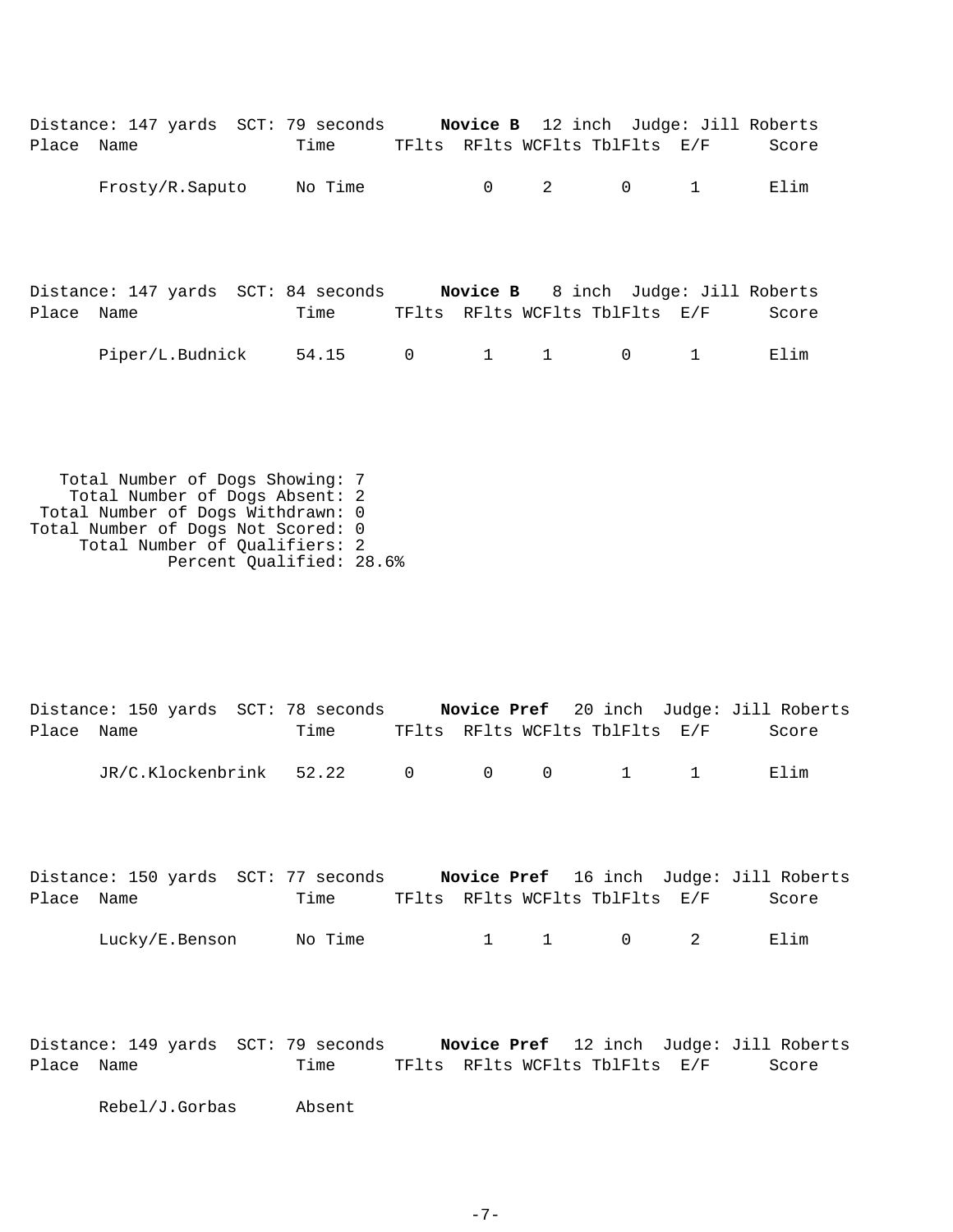| Distance: 147 yards SCT: 89 seconds |      |                                |  | <b>Novice Pref</b> 4 inch Judge: Jill Roberts |
|-------------------------------------|------|--------------------------------|--|-----------------------------------------------|
| Place Name                          | Time | TFlts RFlts WCFlts TblFlts E/F |  | Score                                         |

Monroe/K.Seltzer, D 60.10 0 2 0 0 1 Elim

 Total Number of Dogs Showing: 3 Total Number of Dogs Absent: 1 Total Number of Dogs Withdrawn: 0 Total Number of Dogs Not Scored: 0 Total Number of Qualifiers: 0 Percent Qualified: 0.0%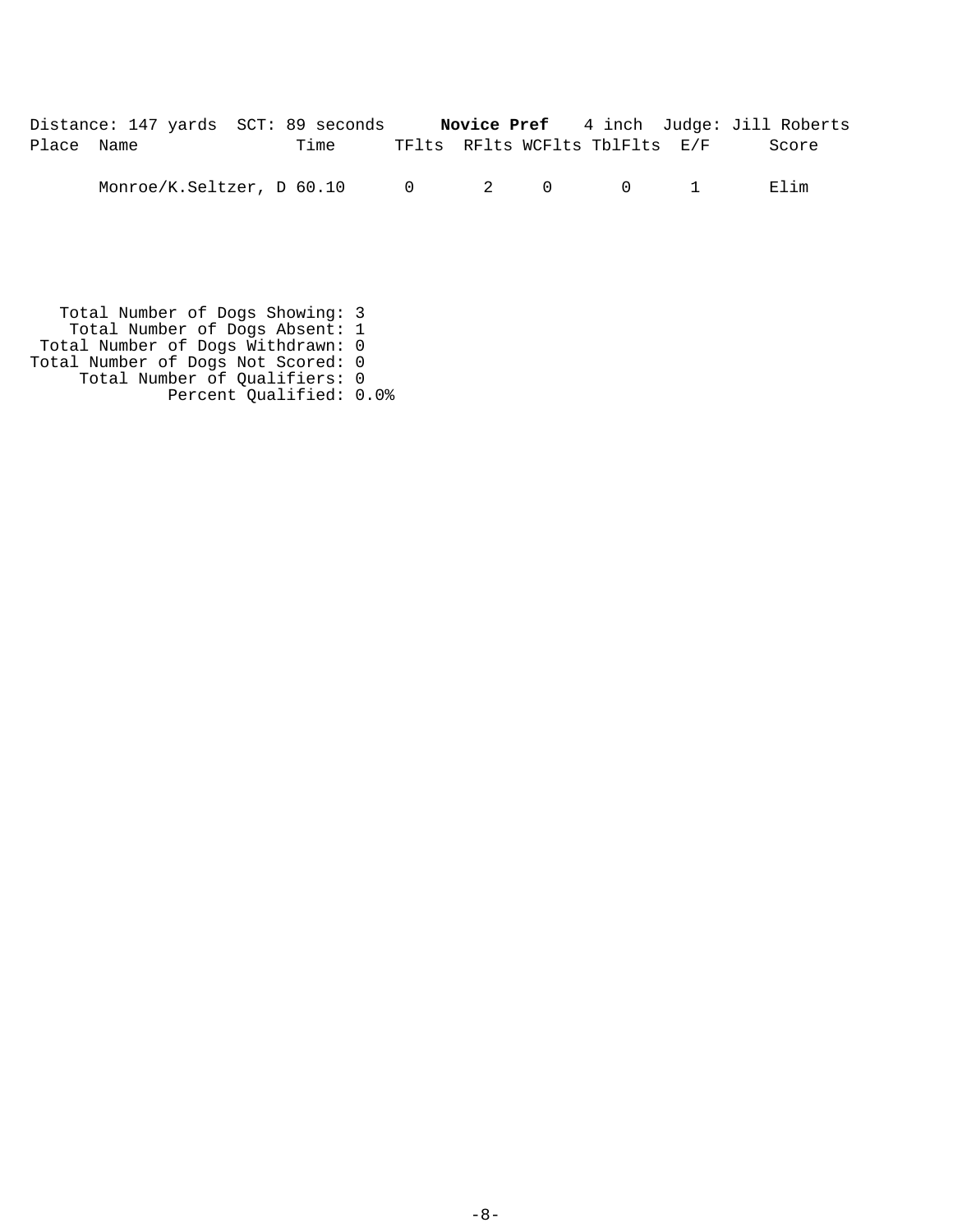#### **Sunday, December 12, 2021 Marion Alachua Dog Training Association, Inc. Master/Excellent JWW**

| Place      | Name                                    |                                                                                                        | Time                   |          |                   |               |               | TFlts RFlts WCFlts TblFlts E/F                  | Distance: 160 yards SCT: 45 seconds <b>Excellent</b> 24 inch Judge: Jill Roberts<br>Score          |
|------------|-----------------------------------------|--------------------------------------------------------------------------------------------------------|------------------------|----------|-------------------|---------------|---------------|-------------------------------------------------|----------------------------------------------------------------------------------------------------|
|            |                                         | Bodie/J.Leitzsch Absent                                                                                |                        |          |                   |               |               |                                                 |                                                                                                    |
| Place      | Name<br>Dash/L.Kornberg                 |                                                                                                        | Time<br>Absent         |          |                   |               |               | TFlts RFlts WCFlts TblFlts E/F                  | Distance: 160 yards SCT: 43 seconds Excellent 20 inch Judge: Jill Roberts<br>Score                 |
| Place      | Name<br>Bosco/J.Ransone<br>Ben/M.Miller |                                                                                                        | Time<br>53.46<br>59.27 | 18<br>36 | 2<br>$\mathbf{1}$ | 0<br>$\Omega$ | 0<br>$\Omega$ | TFlts RFlts WCFlts TblFlts E/F<br>1<br>$\Omega$ | Distance: 152 yards SCT: 47 seconds Excellent 12 inch Judge: Jill Roberts<br>Score<br>Elim<br>Elim |
| Place Name | Jiffy/J.Blum                            |                                                                                                        | Time<br>AIS            |          |                   |               |               | TFlts RFlts WCFlts TblFlts E/F                  | Distance: 152 yards SCT: 50 seconds Excellent 8 inch Judge: Jill Roberts<br>Score                  |
|            |                                         | Total Number of Dogs Showing: 2<br>Total Number of Dogs Absent: 2<br>Total Number of Dogs Withdrawn: 1 |                        |          |                   |               |               |                                                 |                                                                                                    |

Total Number of Dogs Not Scored: 0 Total Number of Qualifiers: 0 Percent Qualified: 0.0%

|              | Distance: 160 yards  SCT: 45 seconds |      |  | <b>Master</b> 24 inch Judge: Jill Roberts |       |           |
|--------------|--------------------------------------|------|--|-------------------------------------------|-------|-----------|
| Place Name   |                                      | Time |  | TFlts RFlts WCFlts TblFlts E/F            | Score |           |
| $\mathbf{1}$ | Vira/J.Brettschneid 31.49 0 0 0 0 0  |      |  |                                           | 100   | Qualified |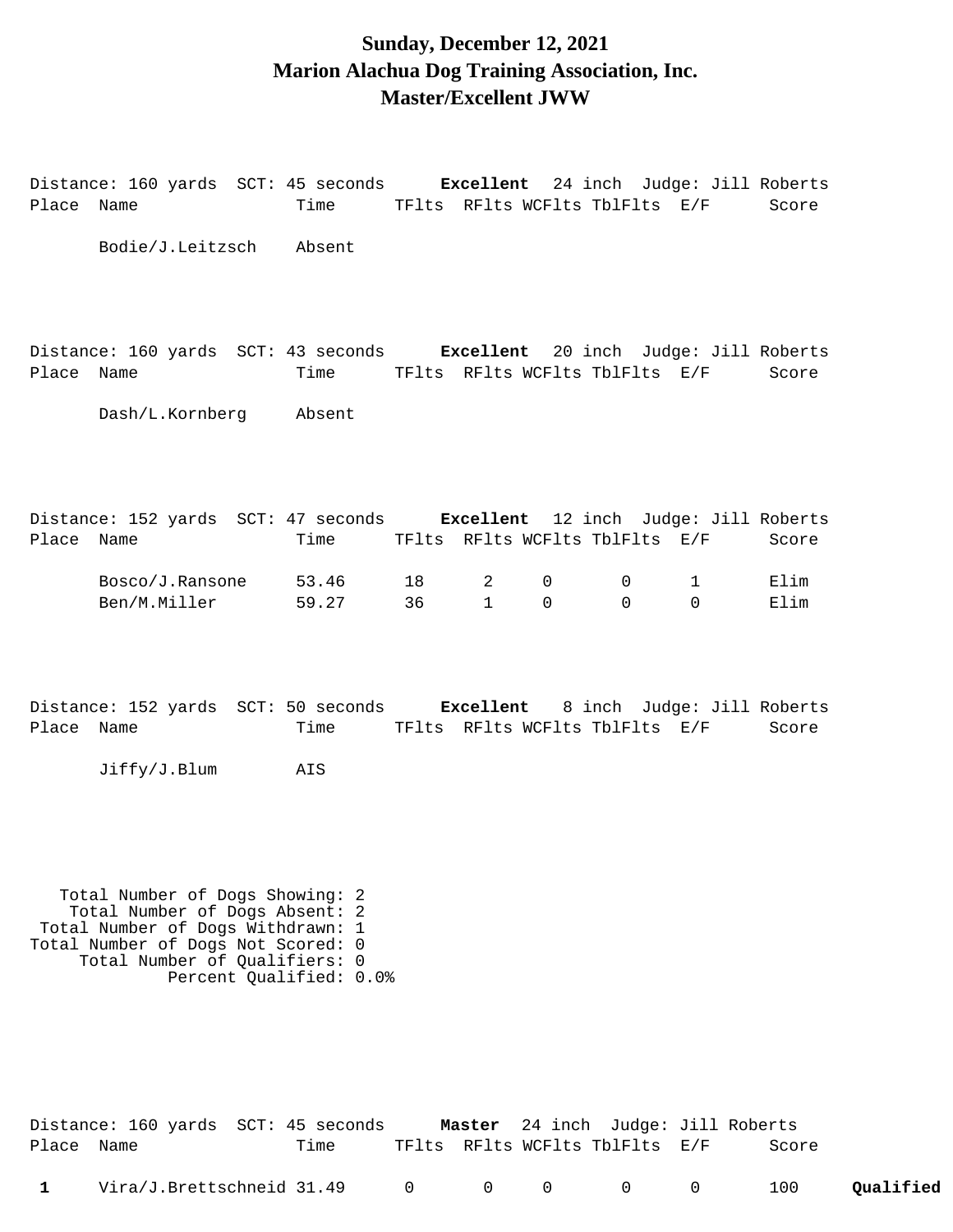| 2 | $Text/N$ . Innes          | 31.99  |   | 0        |   | 100  | Qualified |
|---|---------------------------|--------|---|----------|---|------|-----------|
|   | Rex/V.Bridgham            | 42.12  |   | $\Omega$ |   | 100  | Qualified |
|   | Glory/S.Gonchar           | 42.07  |   |          |   | Elim |           |
|   | Markus/P.Mueller          | 42.31  | 2 |          | 0 | Elim |           |
|   | Reagan/N.DiGiuseppe 33.96 |        |   |          |   | Elim |           |
|   | Spyder/B.Bates            | Absent |   |          |   |      |           |
|   | Rip/H.Horn                | Absent |   |          |   |      |           |

|              | Distance: 160 yards SCT: 43 seconds |         |          | Master       | 20 inch              |          |             | Judge: Jill Roberts |           |
|--------------|-------------------------------------|---------|----------|--------------|----------------------|----------|-------------|---------------------|-----------|
| Place        | Name                                | Time    | TFlts    |              | RFlts WCFlts TblFlts |          | E/F         | Score               |           |
| $\mathbf 1$  | Jet/P.Campbell                      | 24.56   | 0        | 0            | 0                    | 0        | 0           | 100                 | Qualified |
| $\mathbf{2}$ | Kaden/C.Kaiser                      | 29.11   | 0        | $\Omega$     | 0                    | 0        | $\mathbf 0$ | 100                 | Qualified |
| 3            | Goldie/M.Yenter                     | 29.15   | 0        | 0            | 0                    | 0        | $\mathbf 0$ | 100                 | Qualified |
| 4            | Gemma/S.Hyde                        | 30.26   | 0        | 0            | 0                    | 0        | 0           | 100                 | Qualified |
|              | Red/M.Yenter                        | 31.64   | 0        | 2            | $\mathsf{O}\xspace$  | 0        | $\mathbf 1$ | Elim                |           |
|              | Gia/D.Berry                         | 42.67   | 0        | 1            | 2                    | $\Omega$ | $\mathbf 1$ | Elim                |           |
|              | Joey/J.Russo                        | No Time |          | 1            | 0                    | 0        | 1           | Elim                |           |
|              | Chigger/M.Piazza                    | 24.55   | 0        | 1            | 1                    | 0        | 2           | Elim                |           |
|              | D.O.G./M.Monegue Ba 28.56           |         | 0        | 0            | 0                    | $\Omega$ | $\mathbf 1$ | Elim                |           |
|              | Lacy/I.Dauer                        | 29.37   | 0        | 1            | 0                    | 0        | 0           | Elim                |           |
|              | Sailor/S.Shaw                       | 30.43   | $\Omega$ | 0            | 0                    | $\Omega$ | 1           | Elim                |           |
|              | Harley/D.Philibert                  | 38.13   | 0        | 1            | 0                    | 0        | $\mathbf 0$ | Elim                |           |
|              | Rayce/S.Gonchar                     | 36.21   | 0        | 1            | 0                    | 0        | 0           | Elim                |           |
|              | Mick/D.McAtee                       | 25.96   | 0        | 1            | 0                    | 0        | $\mathbf 1$ | Elim                |           |
|              | Ravyn/F.Jones                       | 29.96   | 0        | $\mathbf{1}$ | $\overline{a}$       | 0        | 2           | Elim                |           |
|              | Kit/L.Perry                         | 31.98   | 0        | 1            | $\mathbf 1$          | 0        | $\mathbf 1$ | Elim                |           |
|              | Spitfire/S.Fries                    | AIS     |          |              |                      |          |             |                     |           |
|              | Axl Rose/J.O'Neill                  | 33.43   | 0        | 0            | 0                    | 0        | 0           | 100                 | Qualified |
|              | Koko/C.Klockenbrink 30.46           |         | 0        | $\Omega$     | $\mathbf 0$          | $\Omega$ | $\mathbf 0$ | 100                 | Qualified |
|              | Maverick/J.Messersm 33.48           |         | 0        | $\mathbf 0$  | $\mathsf{O}\xspace$  | 0        | $\mathbf 0$ | 100                 | Qualified |
|              | Tony/J.Hughes                       | 38.12   | $\Omega$ | 0            | 0                    | 0        | 0           | 100                 | Qualified |
|              | Mackay/K.Fischer-Ha Absent          |         |          |              |                      |          |             |                     |           |
|              | Buoy/J.Correnti                     | Absent  |          |              |                      |          |             |                     |           |
|              | Katie/V.Maloney                     | Absent  |          |              |                      |          |             |                     |           |
|              | Bebop/G.Storm                       | 30.58   | 0        | $\mathbf 0$  | $\mathsf 0$          | 0        | $\mathsf 0$ | 100                 | Qualified |
|              | Raptor/S.Fries                      | 30.99   | 0        | 0            | 0                    | 0        | $\mathbf 0$ | 100                 | Qualified |

|       | Distance: 156 yards SCT:  | 45 seconds |       | Master |   | 16 inch Judge: Jill Roberts |                   |       |           |
|-------|---------------------------|------------|-------|--------|---|-----------------------------|-------------------|-------|-----------|
| Place | Name                      | Time       | TFlts |        |   | RFlts WCFlts TblFlts        | $\rm E$ / $\rm F$ | Score |           |
|       | Genevieve/P.Vojtas        | 26.70      | 0     |        | 0 |                             |                   | 100   | Qualified |
|       | Kyze/D.Shevitski          | 31.57      | 0     |        | 0 |                             |                   | 100   | Qualified |
|       | Cooper/L.Clark            | 38.75      | 0     |        | 0 |                             |                   | 100   | Qualified |
|       | Souffle/P.Vojtas          | 45.42      | 0     |        | 0 |                             |                   | Elim  |           |
|       | Charlie Bear/M.Hans 44.36 |            |       |        |   |                             |                   | Elim  |           |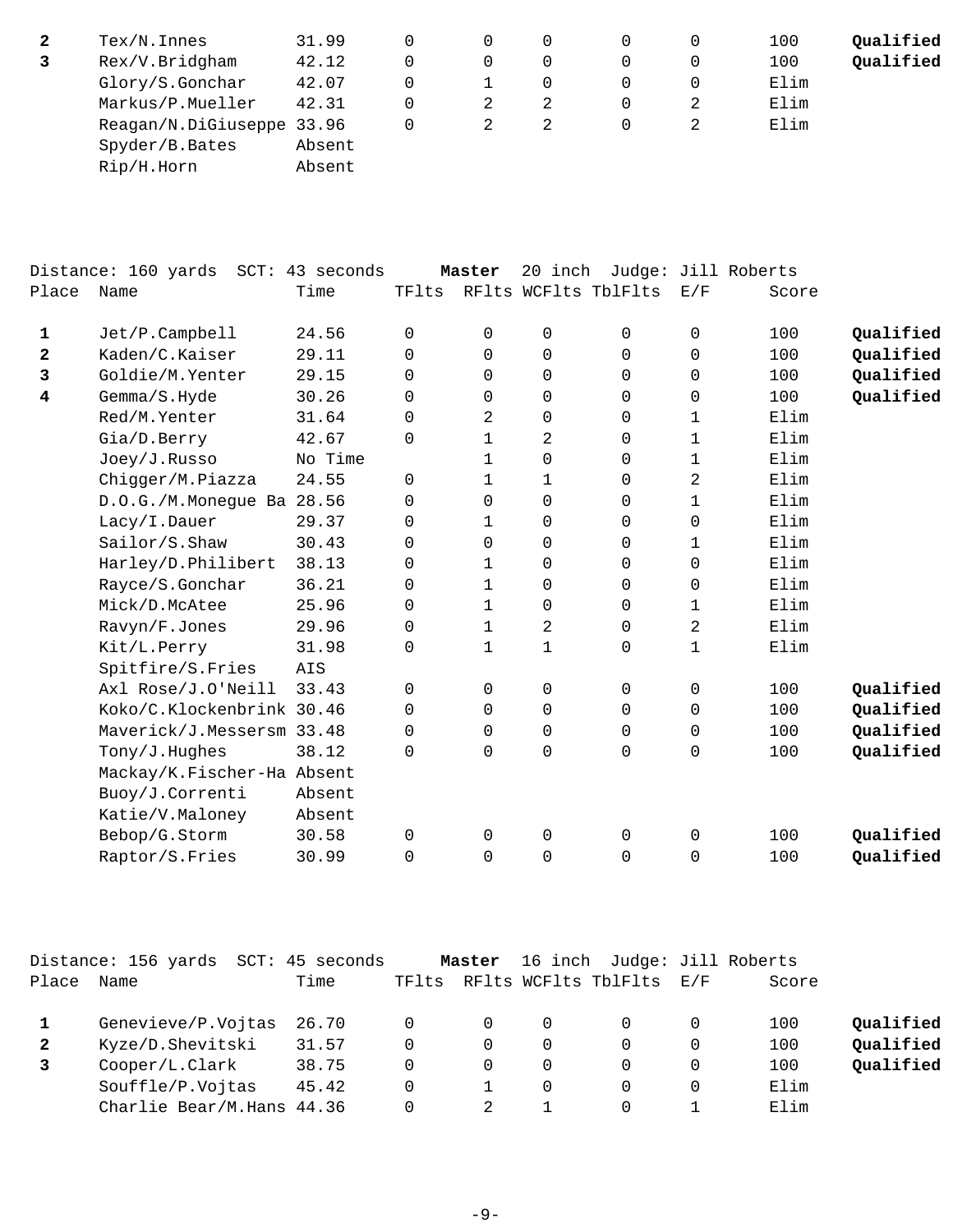| Place                  | Distance: 152 yards SCT: 47 seconds<br>Name                                                                                                                      | Time                                                           | TFlts                                                                | Master                                           | 12 inch<br>RFlts WCFlts TblFlts                     |                                                               | E/F                                                            | Judge: Jill Roberts<br>Score      |                                     |
|------------------------|------------------------------------------------------------------------------------------------------------------------------------------------------------------|----------------------------------------------------------------|----------------------------------------------------------------------|--------------------------------------------------|-----------------------------------------------------|---------------------------------------------------------------|----------------------------------------------------------------|-----------------------------------|-------------------------------------|
| 1<br>$\mathbf{2}$<br>3 | Dylan/M.Mosher<br>Wheeler/M.Daigle-Wa 33.12<br>Spurrier/J.Martin<br>Ernie/N.Pagan<br>Madeleine/P.Vojtas<br>Louise/D.Hebert<br>Tyra/P.Engleman<br>Journey/M.Ennis | 23.25<br>39.16<br>44.48<br>29.49<br>Absent<br>Absent<br>Absent | $\mathbf 0$<br>$\mathbf 0$<br>$\mathbf 0$<br>$\mathbf 0$<br>$\Omega$ | 0<br>$\Omega$<br>$\mathbf 0$<br>3<br>$\mathbf 0$ | 0<br>$\mathbf 0$<br>$\mathbf 0$<br>3<br>$\mathbf 1$ | $\mathbf 0$<br>$\mathbf 0$<br>0<br>$\mathbf 0$<br>$\mathbf 0$ | 0<br>$\mathbf 0$<br>$\mathsf 0$<br>$\mathbf{1}$<br>$\mathbf 0$ | 100<br>100<br>100<br>Elim<br>Elim | Qualified<br>Qualified<br>Qualified |

|              | Distance: 152 yards SCT: 50 seconds |       |                |                                 | Master 8 inch Judge: Jill Roberts                  |       |           |
|--------------|-------------------------------------|-------|----------------|---------------------------------|----------------------------------------------------|-------|-----------|
| Place Name   |                                     | Time  |                |                                 | TFlts RFlts WCFlts TblFlts E/F                     | Score |           |
|              | Diva/L.Saputo                       | 32.42 |                |                                 | $\begin{matrix} 0 & 0 & 0 & 0 & 0 \end{matrix}$    | 100   | Oualified |
| $\mathbf{2}$ | Panache/L.Cassens                   | 36.34 | $\overline{0}$ | $\begin{matrix}0&0\end{matrix}$ | $\begin{array}{ccc} & & & 0 & \quad & \end{array}$ | 100   | Qualified |

 Total Number of Dogs Showing: 41 Total Number of Dogs Absent: 9 Total Number of Dogs Withdrawn: 1 Total Number of Dogs Not Scored: 0 Total Number of Qualifiers: 21 Percent Qualified: 51.2%

|            |              | Distance: 160 yards SCT: 48 seconds |  |                                | <b>Excellent Pref</b> 16 inch Judge: Jill Roberts |
|------------|--------------|-------------------------------------|--|--------------------------------|---------------------------------------------------|
| Place Name |              | Time                                |  | TFlts RFlts WCFlts TblFlts E/F | Score                                             |
|            | Saqe/D.Hoqan | 48.42 0 1 0 0 1                     |  |                                | Elim                                              |

 Total Number of Dogs Showing: 1 Total Number of Dogs Absent: 0 Total Number of Dogs Withdrawn: 0 Total Number of Dogs Not Scored: 0 Total Number of Qualifiers: 0 Percent Qualified: 0.0%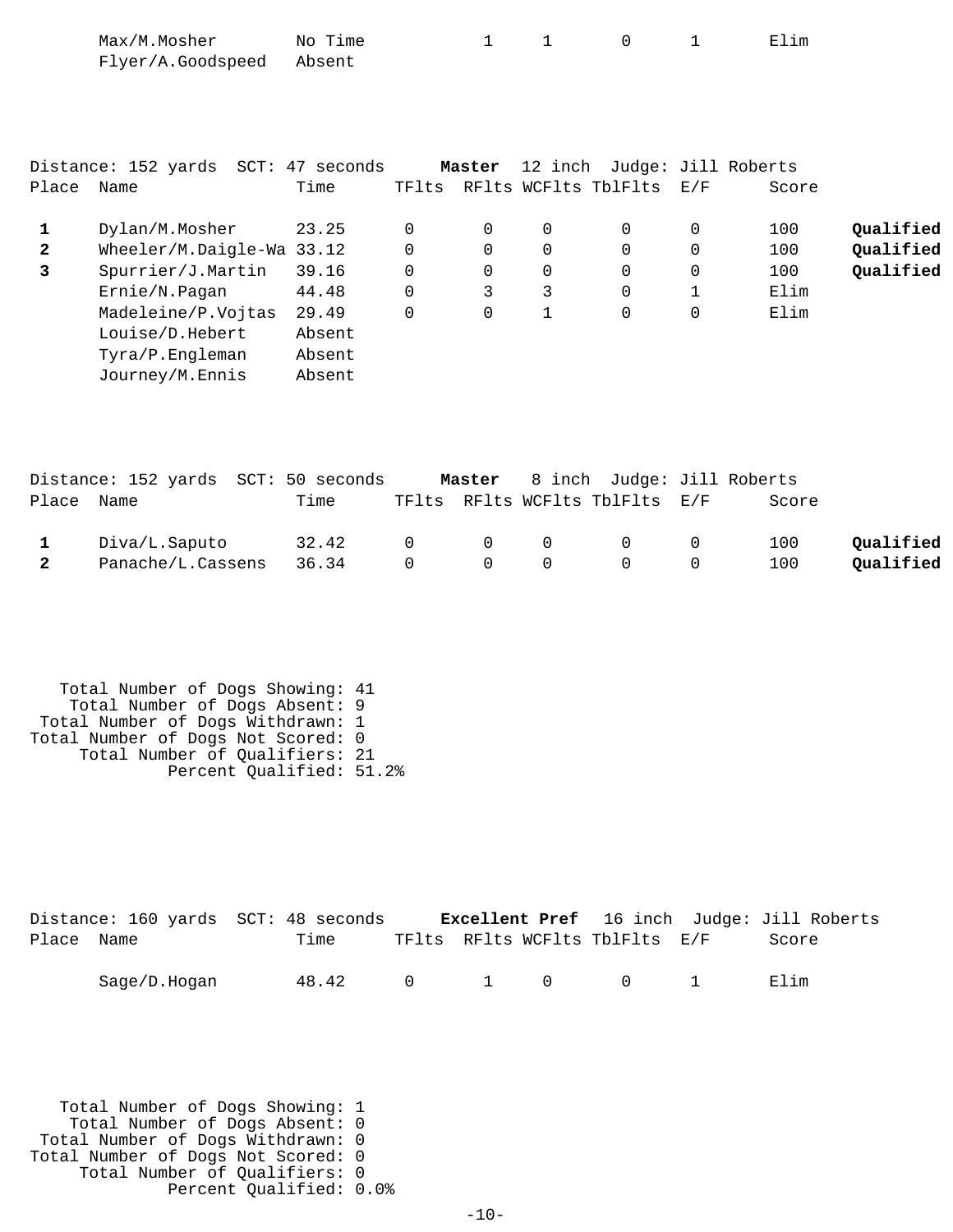|            | Distance: 160 yards SCT: 50 seconds    |        |  |                                | Master Pref 20 inch Judge: Jill Roberts |           |
|------------|----------------------------------------|--------|--|--------------------------------|-----------------------------------------|-----------|
| Place Name |                                        | Time   |  | TFlts RFlts WCFlts TblFlts E/F | Score                                   |           |
|            | BOSS429/M.Timken 30.93 0 0 0 0 0 0 100 |        |  |                                |                                         | Qualified |
|            | Jolie-Ko/M.Spence                      | Absent |  |                                |                                         |           |
|            | Lexi/M.Timken                          | Absent |  |                                |                                         |           |

|       | Distance: 160 yards<br>SCT: | 48 seconds |       | Master Pref |   | 16 inch              |     | Judge: Jill Roberts |           |
|-------|-----------------------------|------------|-------|-------------|---|----------------------|-----|---------------------|-----------|
| Place | Name                        | Time       | TFlts |             |   | RFlts WCFlts TblFlts | E/F | Score               |           |
|       | Hope/S.Rosensteel           | 41.83      |       |             | 0 |                      |     | 100                 | Qualified |
|       | Bindy/L.Grgurich            | 49.79      |       | 0           | 0 | 0                    |     | Elim                |           |
|       | Ember/T.Hawks               | 39.68      |       | 0           | 0 | 0                    |     | Elim                |           |
|       | Pink/P.Piazza               | 27.70      |       |             | 0 |                      |     | Elim                |           |
|       | Greta/M.Smith               | 41.35      |       | 2           |   |                      | 2   | Elim                |           |
|       | Gypsy Rose/S.Goncha 41.16   |            |       |             | 0 |                      |     | Elim                |           |

|              | Distance: 156 yards | SCT: 50 seconds |              | Master Pref |          |                          | 12 inch Judge: Jill Roberts |           |
|--------------|---------------------|-----------------|--------------|-------------|----------|--------------------------|-----------------------------|-----------|
| Place        | Name                | Time            | TFlts        |             |          | RFlts WCFlts TblFlts E/F | Score                       |           |
|              | Frankie/M.Hansen    | 32.11           | $\Omega$     | $\Omega$    | $\Omega$ | $\Omega$                 | 100                         | Qualified |
| $\mathbf{2}$ | Victoria/M.Hissam   | 40.61           | 0            | $\Omega$    | $\Omega$ | $\Omega$                 | 100                         | Qualified |
|              | Bryden/S.Hyde       | 42.70           | <sup>n</sup> | $\Omega$    | $\Omega$ | $\Omega$                 | 100                         | Qualified |
|              | Roux/M.Ennis        | Absent          |              |             |          |                          |                             |           |

|            | Distance: 152 yards  SCT: 52 seconds |             |  |                                                       | <b>Master Pref</b> 8 inch Judge: Jill Roberts |           |
|------------|--------------------------------------|-------------|--|-------------------------------------------------------|-----------------------------------------------|-----------|
| Place Name |                                      | Time        |  | TFlts RFlts WCFlts TblFlts E/F                        | Score                                         |           |
|            | $Ditty/D.McFarlane$ 42.76 0 0 0 0 0  |             |  |                                                       | 100                                           | Oualified |
|            | Opie/L.Budnick                       | 29.66 0 0 0 |  | $\left( \begin{array}{ccc} 1 & 1 \end{array} \right)$ | Elim                                          |           |

|            | Distance: 152 yards SCT: 55 seconds |       |  |                                | <b>Master Pref</b> 4 inch Judge: Jill Roberts |
|------------|-------------------------------------|-------|--|--------------------------------|-----------------------------------------------|
| Place Name |                                     | Time  |  | TFlts RFlts WCFlts TblFlts E/F | Score                                         |
|            | Willow/C.Ponzo                      | 52.65 |  | 0 1 0 0 2                      | Elim                                          |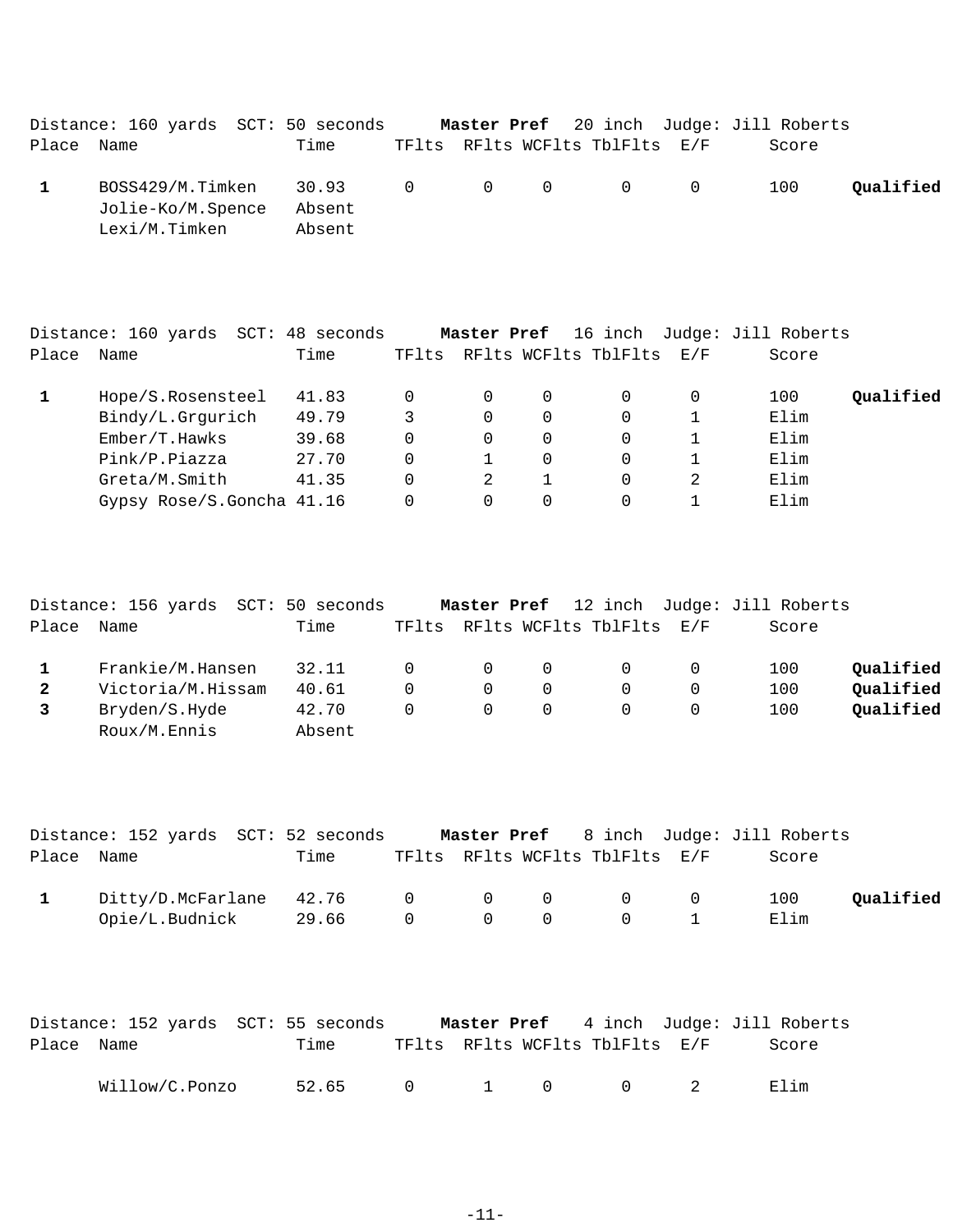Total Number of Dogs Showing: 13 Total Number of Dogs Absent: 3 Total Number of Dogs Withdrawn: 0 Total Number of Dogs Not Scored: 0 Total Number of Qualifiers: 6 Percent Qualified: 46.2%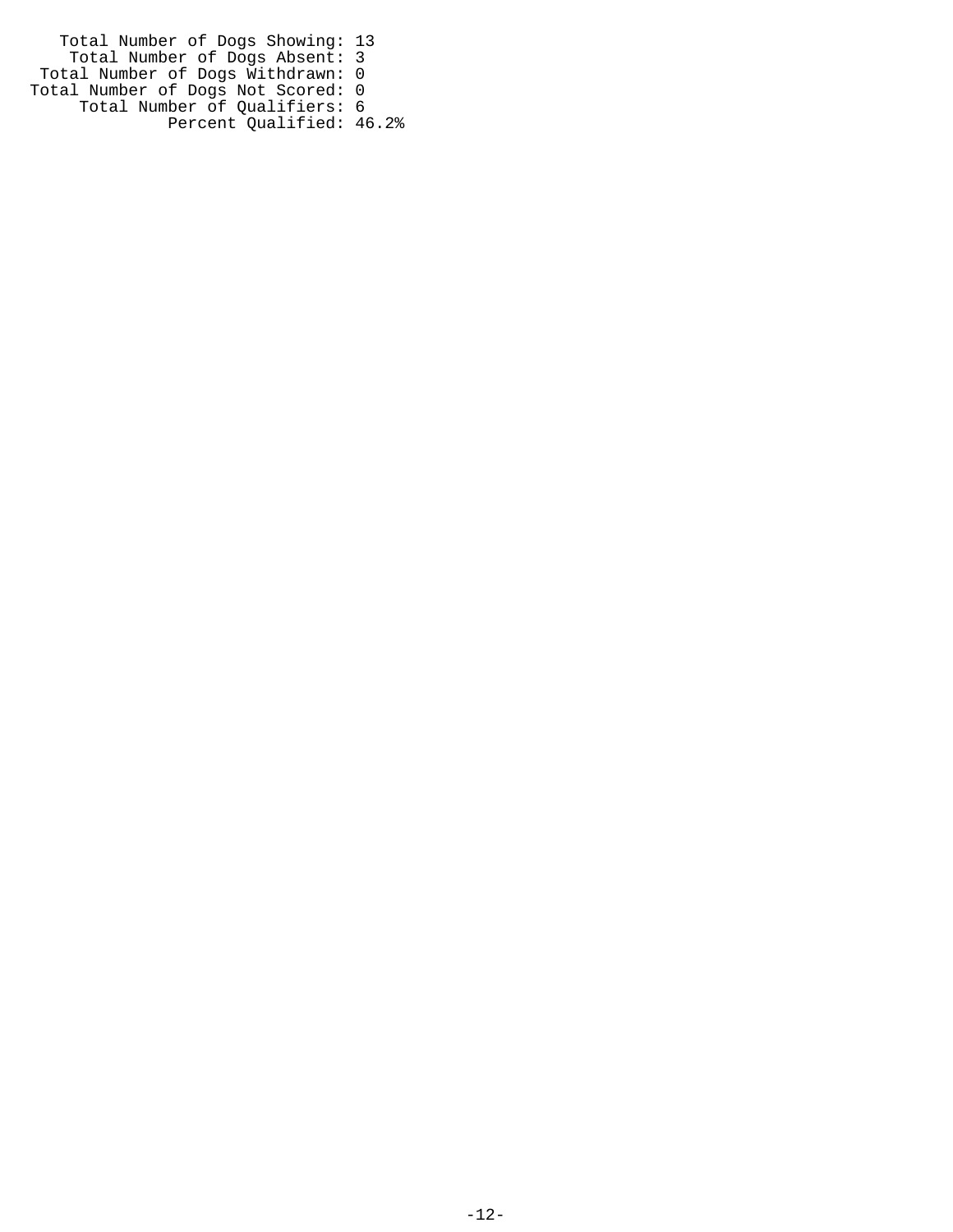### **Sunday, December 12, 2021 Marion Alachua Dog Training Association, Inc. Open JWW**

|       | Distance: 144 yards SCT: 41 seconds |        |       | Open     |          |                          | 20 inch Judge: Jill Roberts |       |           |
|-------|-------------------------------------|--------|-------|----------|----------|--------------------------|-----------------------------|-------|-----------|
| Place | Name                                | Time   | TFlts |          |          | RFlts WCFlts TblFlts E/F |                             | Score |           |
|       | Looxx/J.Hamilton                    | 36.79  |       | 0        | 0        |                          | 0                           | 100   | Oualified |
|       | Boom Boom/J.Hughes                  | 38.83  | 0     | $\Omega$ | $\Omega$ | 0                        | 2                           | Elim  |           |
|       | Fionn/C.Bester                      | 52.20  | 22    |          | 0        | 0                        |                             | Elim  |           |
|       | Tommy/E.Trueman                     | Absent |       |          |          |                          |                             |       |           |
|       | Atlas/M.Welch                       | Absent |       |          |          |                          |                             |       |           |
|       | Willow/C.Shreve                     | Absent |       |          |          |                          |                             |       |           |

|            |              |                  | Distance: 141 yards SCT: 43 seconds |  |                                | Open 16 inch Judge: Jill Roberts |       |
|------------|--------------|------------------|-------------------------------------|--|--------------------------------|----------------------------------|-------|
| Place Name |              |                  | Time                                |  | TFlts RFlts WCFlts TblFlts E/F |                                  | Score |
|            | Abby/B.Bates | Maddie IX/E.Mann | Absent<br>Absent                    |  |                                |                                  |       |

|       |                 | Distance: 137 yards SCT: 46 seconds |          |                                     |          | <b>Open</b> 12 inch Judge: Jill Roberts |       |           |
|-------|-----------------|-------------------------------------|----------|-------------------------------------|----------|-----------------------------------------|-------|-----------|
| Place | Name            | Time                                |          |                                     |          | TFlts RFlts WCFlts TblFlts E/F          | Score |           |
|       | Snap/J.Martin   | 43.83                               |          | $\begin{matrix} 0 & 0 \end{matrix}$ | 0        | $\Omega$                                | 100   | Qualified |
|       | Blu/N.Olimpo    | 43.67                               | $\Omega$ |                                     | $\Omega$ | $\cap$                                  | 95    | Oualified |
|       | Marney/E.Benson | Absent                              |          |                                     |          |                                         |       |           |
|       | Lucas/P.Miller  | Absent                              |          |                                     |          |                                         |       |           |

 Total Number of Dogs Showing: 5 Total Number of Dogs Absent: 7 Total Number of Dogs Withdrawn: 0 Total Number of Dogs Not Scored: 0 Total Number of Qualifiers: 3 Percent Qualified: 60.0%

|            | Distance: 144 yards SCT: 49 seconds |       |                                |  |  | Open Pref 20 inch Judge: Jill Roberts |
|------------|-------------------------------------|-------|--------------------------------|--|--|---------------------------------------|
| Place Name |                                     | Time  | TFlts RFlts WCFlts TblFlts E/F |  |  | Score                                 |
|            | Scorch/J.Jordan                     | 54.27 | 10 4 1 0 1                     |  |  | Elim                                  |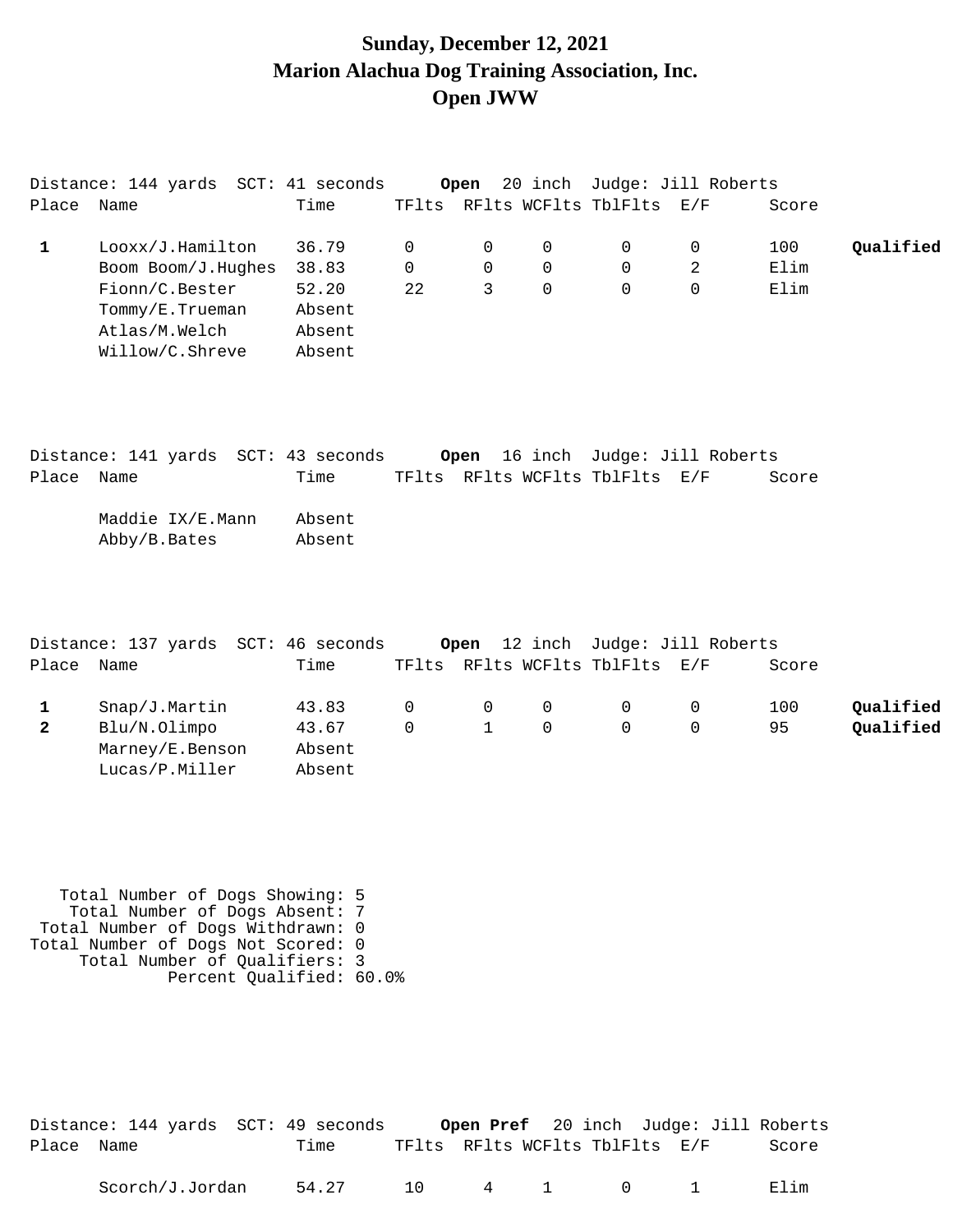|            | Distance: 144 yards SCT: 46 seconds |                 |      |  |                                | <b>Open Pref</b> 16 inch Judge: Jill Roberts |       |
|------------|-------------------------------------|-----------------|------|--|--------------------------------|----------------------------------------------|-------|
| Place Name |                                     | Time            |      |  | TFlts RFlts WCFlts TblFlts E/F |                                              | Score |
|            | Libby/T.Hawks<br>Journey/S.Simon    | 71.08<br>Absent | 50 - |  | 3 0 0 3                        |                                              | Elim  |

|            | Distance: 137 yards SCT: 54 seconds |      |                                |  |  | <b>Open Pref</b> 4 inch Judge: Jill Roberts |
|------------|-------------------------------------|------|--------------------------------|--|--|---------------------------------------------|
| Place Name |                                     | Time | TFlts RFlts WCFlts TblFlts E/F |  |  | Score                                       |
|            | Monroe/K.Seltzer, D 43.62 0 2 0 0 1 |      |                                |  |  | Elim                                        |

 Total Number of Dogs Showing: 3 Total Number of Dogs Absent: 1 Total Number of Dogs Withdrawn: 0 Total Number of Dogs Not Scored: 0 Total Number of Qualifiers: 0 Percent Qualified: 0.0%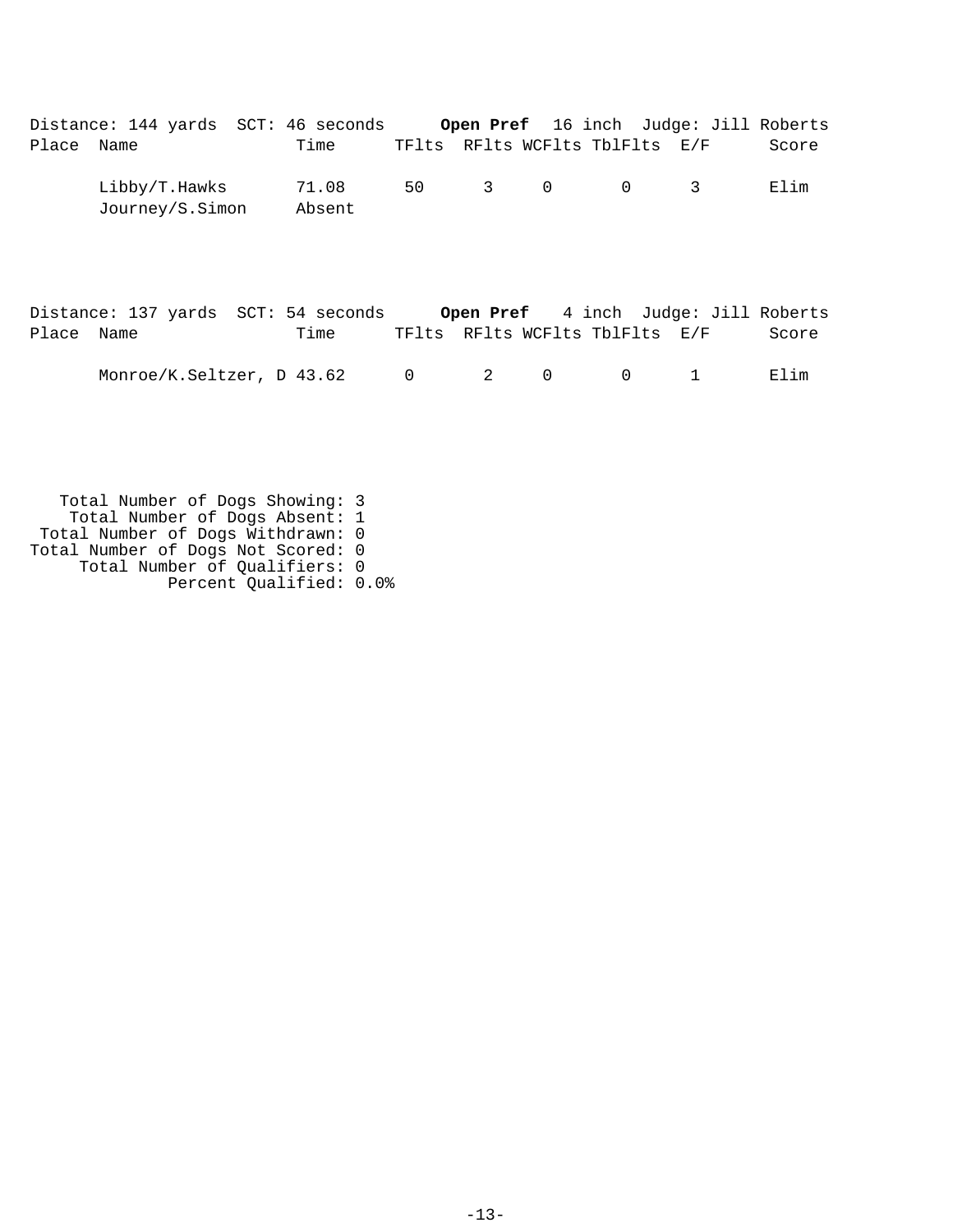# **Sunday, December 12, 2021 Marion Alachua Dog Training Association, Inc. Novice JWW**

| Place Name | Distance: 107 yards SCT: 39 seconds Novice A 16 inch Judge: Jill Roberts                                 | Time TFlts RFlts WCFlts TblFlts E/F |                |                     |          | Score |
|------------|----------------------------------------------------------------------------------------------------------|-------------------------------------|----------------|---------------------|----------|-------|
|            | Pebbles/B.Epperson 49.84 10                                                                              |                                     | $\overline{2}$ | $1 \qquad \qquad 0$ | $\Omega$ | Elim  |
|            |                                                                                                          |                                     |                |                     |          |       |
|            |                                                                                                          |                                     |                |                     |          |       |
|            | Total Number of Dogs Showing: 1<br>Total Number of Dogs Absent: 0                                        |                                     |                |                     |          |       |
|            | Total Number of Dogs Withdrawn: 0<br>Total Number of Dogs Not Scored: 0<br>Total Number of Qualifiers: 0 |                                     |                |                     |          |       |
|            |                                                                                                          | Percent Qualified: 0.0%             |                |                     |          |       |
|            |                                                                                                          |                                     |                |                     |          |       |
|            |                                                                                                          |                                     |                |                     |          |       |

| Place Name | Distance: 108 yards SCT: 39 seconds Novice B 24 inch Judge: Jill Roberts | Time |  | TFlts RFlts WCFlts TblFlts E/F                                                |  | Score |           |
|------------|--------------------------------------------------------------------------|------|--|-------------------------------------------------------------------------------|--|-------|-----------|
| 1          | Captain America/A.K 16.06 $0$ 0 0 0 0 0<br>Rebel/A.Fergerson Absent      |      |  |                                                                               |  | 100   | Oualified |
| Place Name | Distance: 108 yards SCT: 36 seconds                                      | Time |  | <b>Novice B</b> 20 inch Judge: Jill Roberts<br>TFlts RFlts WCFlts TblFlts E/F |  | Score |           |

| Della/C.Pelz | 21.38  | - 0             |  |  | 100 | Qualified |
|--------------|--------|-----------------|--|--|-----|-----------|
| NV/J.Hughes  | 49.65  | $\overline{13}$ |  |  |     |           |
| Remy/L.Clark | Absent |                 |  |  |     |           |

|            | Distance: 107 yards SCT: 39 seconds         |         |  | <b>Novice B</b> 16 inch Judge: Jill Roberts |       |
|------------|---------------------------------------------|---------|--|---------------------------------------------|-------|
| Place Name |                                             | Time    |  | TFlts RFlts WCFlts TblFlts E/F              | Score |
|            | Pete/C.Dostal<br>Maverick/M.Daigle-W Absent | No Time |  | 3 2 0 3                                     | Elim  |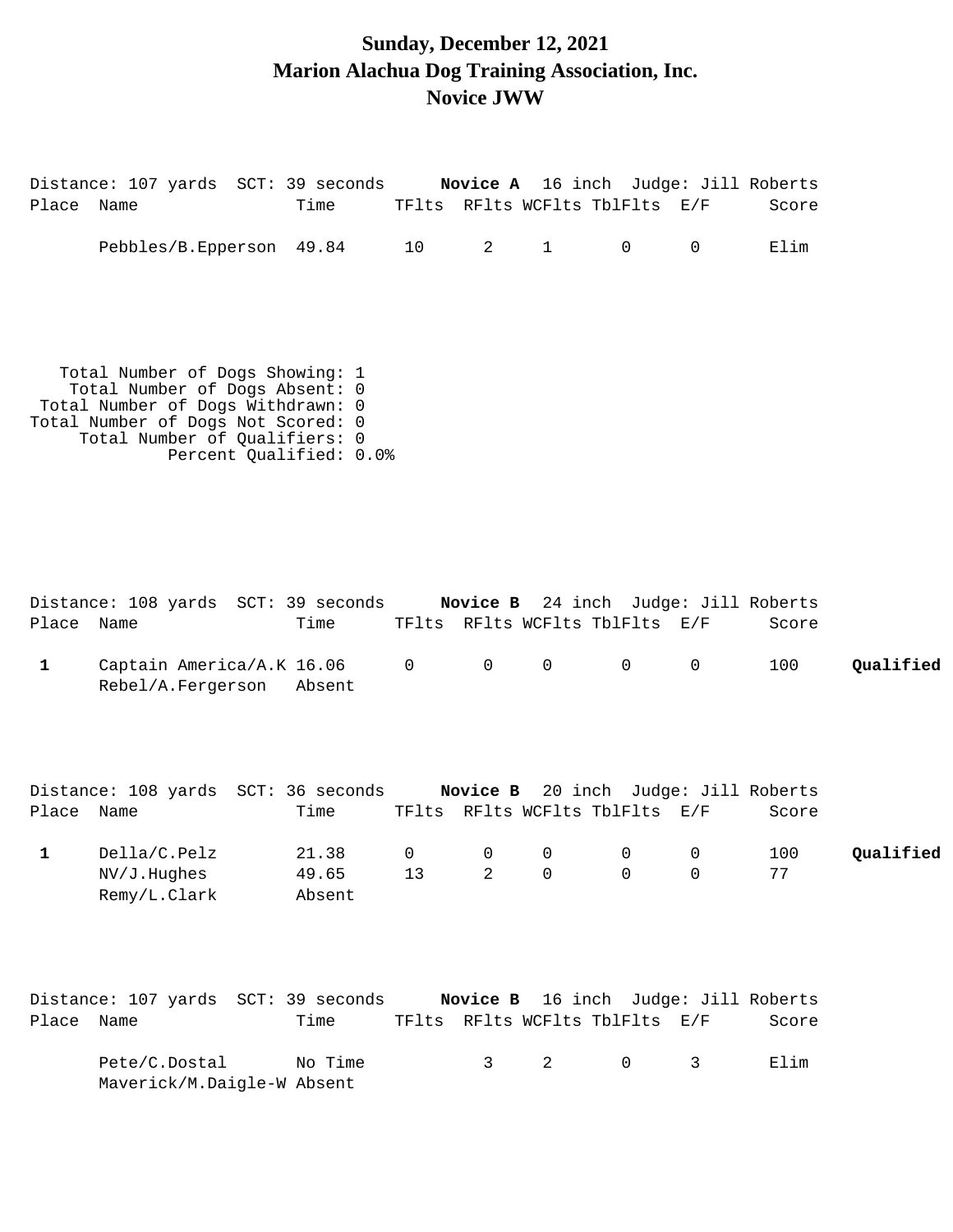|            | Distance: 105 yards SCT: 42 seconds Novice B 12 inch Judge: Jill Roberts |         |                |                |                |                                |   |       |
|------------|--------------------------------------------------------------------------|---------|----------------|----------------|----------------|--------------------------------|---|-------|
| Place Name |                                                                          | Time    |                |                |                | TFlts RFlts WCFlts TblFlts E/F |   | Score |
|            | Frosty/R.Saputo                                                          | No Time |                | $1 \quad \Box$ | $\overline{0}$ | $\mathbf 0$                    | 1 | Elim  |
| Place Name | Distance: 105 yards SCT: 46 seconds Novice B 8 inch Judge: Jill Roberts  | Time    |                |                |                | TFlts RFlts WCFlts TblFlts E/F |   | Score |
|            | Piper/L.Budnick                                                          | 24.93   | $\overline{0}$ | $1 \quad 1$    |                | $\mathbf 0$                    | 4 | Elim  |
|            |                                                                          |         |                |                |                |                                |   |       |

 Total Number of Dogs Showing: 6 Total Number of Dogs Absent: 3 Total Number of Dogs Withdrawn: 0 Total Number of Dogs Not Scored: 0 Total Number of Qualifiers: 2 Percent Qualified: 33.3%

|            | Distance: 108 yards SCT: 44 seconds |                 |  |                                | <b>Novice Pref</b> 20 inch Judge: Jill Roberts |           |
|------------|-------------------------------------|-----------------|--|--------------------------------|------------------------------------------------|-----------|
| Place Name |                                     | Time            |  | TFlts RFlts WCFlts TblFlts E/F | Score                                          |           |
|            | Bjorn/K.Jones                       | 26.07 0 0 0 0 0 |  |                                | 100                                            | Oualified |
|            | JR/C.Klockenbrink 22.85 0 0 0 0 1   |                 |  |                                | Elim                                           |           |

|            | Distance: 108 yards SCT: 41 seconds |                                |  | Novice Pref 16 inch Judge: Jill Roberts |
|------------|-------------------------------------|--------------------------------|--|-----------------------------------------|
| Place Name | Time                                | TFlts RFlts WCFlts TblFlts E/F |  | Score                                   |

Lucky/E.Benson Absent

|            | Distance: 107 yards SCT: 44 seconds |      |  |                                                 | Novice Pref 12 inch Judge: Jill Roberts |
|------------|-------------------------------------|------|--|-------------------------------------------------|-----------------------------------------|
| Place Name |                                     | Time |  | TFlts RFlts WCFlts TblFlts E/F                  | Score                                   |
|            | Baylor/L.Barrett 42.06              |      |  | $\begin{matrix} 0 & 3 & 0 & 0 & 0 \end{matrix}$ | Elim                                    |